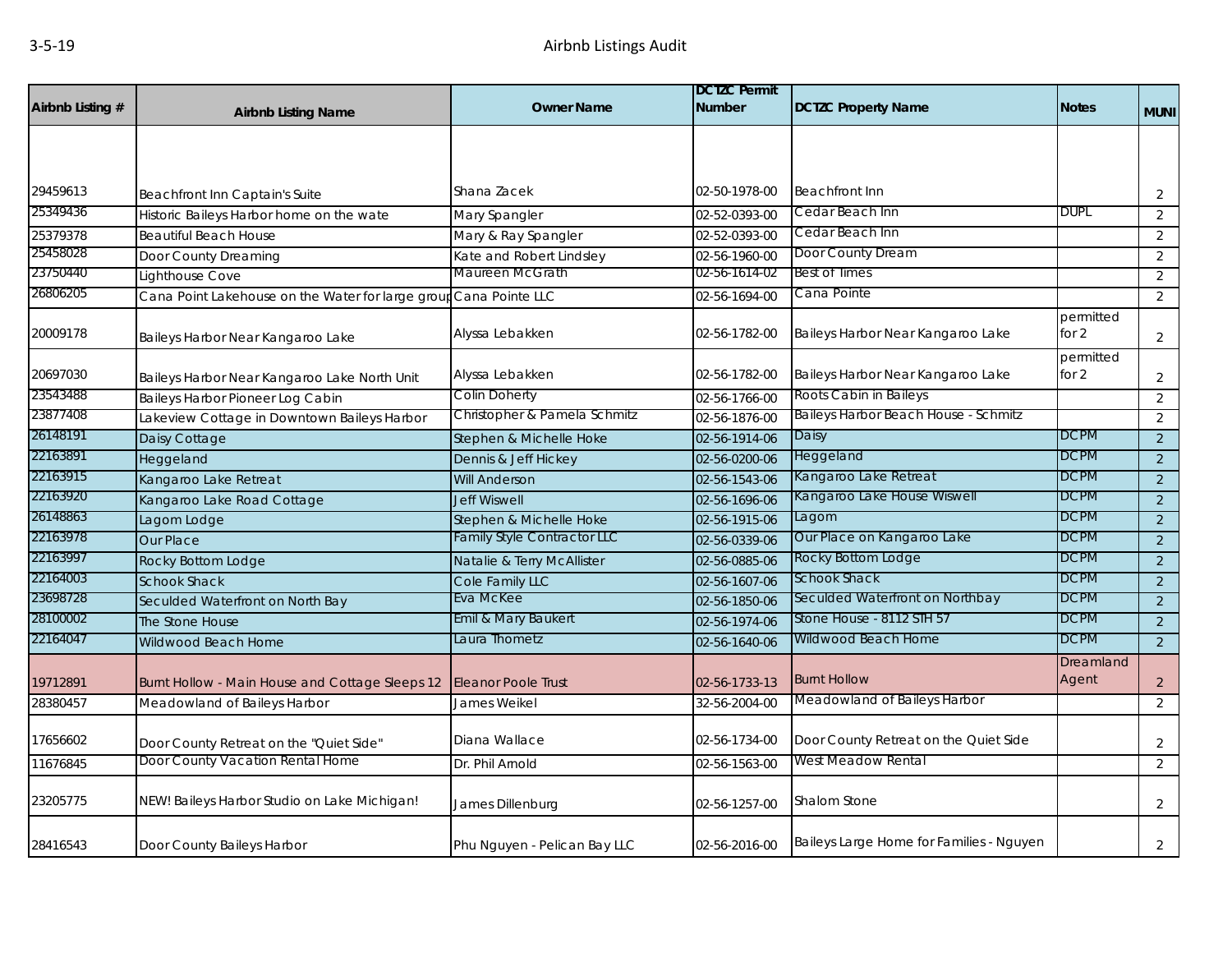| 8673829  | Door County Cabin in the Woods                        | Karen Berndt                 | 02-56-1564-00 | Door County Cabin in the Woods                              |                      | 2              |
|----------|-------------------------------------------------------|------------------------------|---------------|-------------------------------------------------------------|----------------------|----------------|
| 8126599  | Tranquil, Sunny 3 Bedroo,/2.5 Bath Condo              | Karen Berndt                 | 02-56-1564-00 | Door County Cabin in the Woods- Tranquil permitted<br>Condo | for $2$              | $\overline{2}$ |
| 22186390 | Baileys Harbor Yellow Home with a View                | Matt Horton                  | 02-56-1826-00 | <b>Baileys Harbor Yellow House</b>                          | permitted<br>for $3$ | $\overline{2}$ |
| 24420991 | South Lane Cottage #2                                 | Matt Horton                  | 02-56-1826-00 | <b>Baileys Harbor Yellow House</b>                          | permitted<br>for $3$ | $\overline{2}$ |
| 24420171 | South Lane Cottage #1                                 | Matt Horton                  | 02-56-1826-00 | <b>Baileys Harbor Yellow House</b>                          | permitted<br>for $3$ | $\overline{2}$ |
| 1254037  | Islandview Lake House                                 | Michael Servais              | 02-56-1893-00 | Islandview Lake House                                       |                      | $\overline{2}$ |
| 4709576  | Heart of the Door Homestead                           | Nicole Henquinet             | 02-56-1455-00 | Heart of the Door Homestead, LLC                            |                      | 2              |
| 25126829 | A True Farm House Experience                          | Paul Gray                    | 02-56-1930-00 | A True Farm House Experience                                |                      | $\overline{2}$ |
| 7069697  | Loft • Central • Comfy • Private                      | Sarah and Brian Bonovich     | 02-56-1644-00 | Wooded Lane Guest House                                     |                      | 2              |
| 19471677 | Raspberry Fields                                      | Stewart Dawson               | 02-56-1741-00 | Dawson Farm - Ahrens Road                                   |                      | $\overline{2}$ |
| 20565326 | Door County Scotland Yard                             | Thomas and Michele Bronsky   | 02-56-1794-00 | Door County Scotland Yard Haven                             | Permitted<br>for 2   | $\overline{2}$ |
| 6785263  | Eclectic Modern Farmhouse in Baileys Harbor           | Tim Raduenz                  | 02-56-1693-00 | <b>BHDC</b>                                                 |                      | $\overline{2}$ |
|          |                                                       |                              |               |                                                             |                      |                |
| 3831684  | New-Private-Secluded Home                             | Patrick Donley               | 06-56-1521-00 | Donely - 6058 CTH OO                                        |                      | 6              |
|          |                                                       |                              |               |                                                             |                      |                |
|          |                                                       |                              |               | Landmark Resort - Nomad Ventures LLC -                      |                      |                |
| 28494097 | Light & Bright Bay View Retreat                       | Nicholas David Barber        | 08-53-1990-00 | #110                                                        |                      | 8              |
| 18287078 | Serene 1 Bed 1 Bath Condo w/ Woods View               | <b>Brian Wiegland</b>        | 08-53-1688-00 | Landmark Resort - Door County Getaways-permitted<br>Wiegand | for 4 units          | 8              |
| 26631795 | Serene Lake Retreat                                   | Natalia Luque                | 08-53-1929-00 | Landmark Luque Unit 1232                                    |                      | 8              |
| 22011733 | Big discount on Landmark Resort rates on 1BR<br>condo | Jewelette Neary              | 08-53-1817-00 | Landmark Resort- Neary                                      | permitted<br>for 2   | 8              |
| 21595419 | Big discount off Landmark Rates on beautiful<br>condo | Jewelette Neary              | 08-53-1817-00 | Landmark Resort- Neary                                      | permitted<br>for 2   | 8              |
| 15951113 | <b>Beautiful Waterview Condo</b>                      | Kathlyn Geracie              | 08-53-1689-00 | Landmark Resort- Beautiful Water View<br>Condo              |                      | 8              |
| 7989119  | Breathtaking Water View Condo                         | Michael and Leigh Dicks      | 08-53-1554-00 | Landmark Resort - Dicks Rental                              |                      | 8              |
| 3238045  | Quaint Door County Haven                              | Mark Lorenzo                 | 08-53-1832-00 | Landmark Resort Lorenzo                                     |                      | 8              |
| 30735165 | Winter special! book 2 nights, get one night free     | Christopher and Sara Spencer | 08-53-1686-07 | Landmark Resort - Units 1225 -1220 -<br>Spencer             | permitted<br>for $2$ | 8              |
| 30348565 | Winter Getaway! Custom basket w/2 night stay          | Will Pflum                   | 08-53-1684-07 | Landmark Resort Pflum                                       |                      | 8              |
| 30348564 | Winter Getaway! Book 2 nights, 3rd Free!              | Christopher and Sara Spencer | 08-53-1686-07 | Landmark Resort - Units 1225 -1220 -<br>Spencer             | permitted<br>for $2$ | $8\,$          |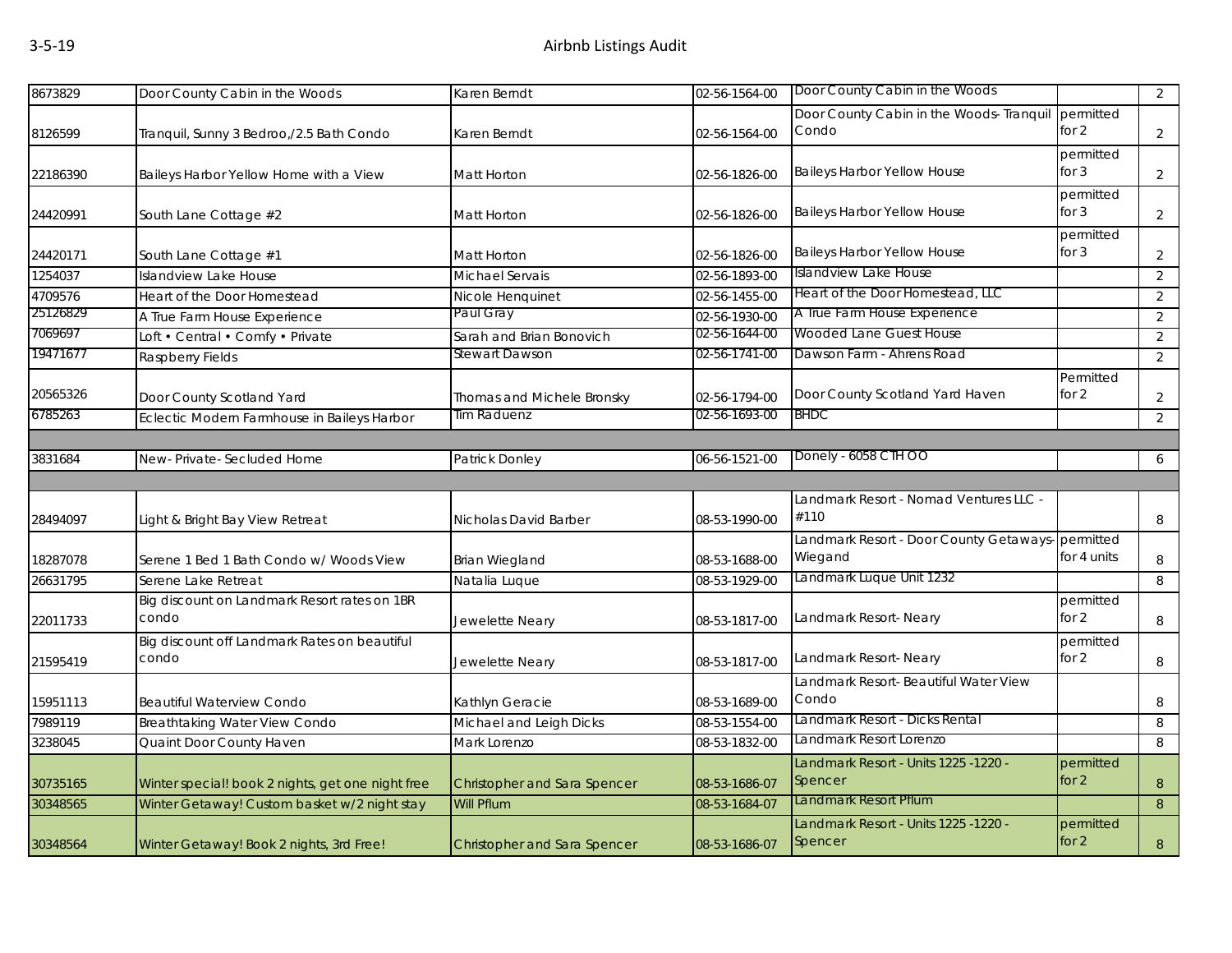| 30348557 | Winter Getaway! Stay 2 nights, get one free!    | <b>Michael White</b>                                    | 08-53-1834-07 | Landmark Resort White                                              |                                                                                    | 8 |
|----------|-------------------------------------------------|---------------------------------------------------------|---------------|--------------------------------------------------------------------|------------------------------------------------------------------------------------|---|
| 30815822 | Winter Getaway! Stay 2 nights - get one free!   | Good Faith Financial LLC - Tony Broullire 08-53-1970-07 |               | Landmark Resort - Good Faith Financial -<br><b>Unit 2324</b>       |                                                                                    | 8 |
| 19082486 | Gorgeous Waterview overlooking the bay of greer | Matthew A Pidgeon                                       | 08-53-1754-00 | Landmark Resort - Pidgeon - Unit 205                               |                                                                                    | 8 |
| 13479701 | Our Piece of the Door                           | Roby Onan                                               | 08-53-1652-00 | Landmark Resort - Our Piece of the Door -<br>Onan #3224            |                                                                                    | 8 |
| 28553484 | <b>Bayview Escape</b>                           | Lorie Scarborough - Swanky Properties 08-53-2007-00     |               | Landmark Resort - Zanky Properties LLC                             |                                                                                    | 8 |
| 26397865 | 2 Bedroom, 1 Bath Condo overlooking lake        | Jon Pesek                                               | 08-53-1856-00 | Landmark Resort Pesekq                                             |                                                                                    | 8 |
| 27426270 | Bay View at the Landmark Resort                 | Dean Hellwig                                            | 08-53-1984-00 | Landmark Resort - Bay View Bungalow<br>Hellwig                     |                                                                                    | 8 |
| 16751564 | Leaf House Door County                          | Sean and Cami Wright                                    | 08-53-1699-00 | Landmark Resort Unit 2317 - Leaf House<br>Door County              |                                                                                    | 8 |
| 27784412 | Egg Harbor Sunset Bluff Condo                   | David Polich and Kristine Kappel                        | 08-53-1997-00 | Egg Harbor Sunset Bluff Condo                                      |                                                                                    | 8 |
| 6677520  | Sunset Bluff Getaway in Egg Harbor              | Michael & Christina Hauge                               | 08-53-0384-00 | Sunset Bluff Condo - Unit 2- Hauge                                 |                                                                                    | 8 |
| 29054699 | Stony Shore Cabin                               | <b>Jeff Garbers</b>                                     | 08-56-1395-01 | <b>Stony Shores</b>                                                |                                                                                    | 8 |
| 29054697 | <b>Stones Throw</b>                             | <b>Jeff Garbers</b>                                     | 08-56-1396-01 | Stone's Throw                                                      |                                                                                    | 8 |
| 22083085 | Woodwalk Retreat                                | Andrew and Jillaine Seefeldt                            | 08-56-1873-00 | <b>Woodwalk Retreat</b>                                            |                                                                                    | 8 |
| 15399898 | Relaxing Waterfront Door County Lake House      | Brianne & Barry Tegel                                   | 08-56-1707-00 | Door County Lake House Tegel                                       |                                                                                    | 8 |
| 7340588  | The Cabin at Plum Bottom                        | Chad Luberger/ Marlyn & Pamela<br>Moore                 | 08-56-1284-00 | The Treehouse at Plum Bottom/ The<br>Carriage House at Plum Bottom | permitted<br>for two units<br>- owner is<br>hedging<br>bets with<br>three listings | 8 |
| 4950769  | The Treehouse at Plum Bottom                    | Chad Luberger/ Marlyn & Pamela<br>Moore                 | 08-56-1284-00 | The Treehouse at Plum Bottom/ The<br>Carriage House at Plum Bottom | permitted<br>for two units<br>owner is<br>hedging<br>bets with<br>three listings   | 8 |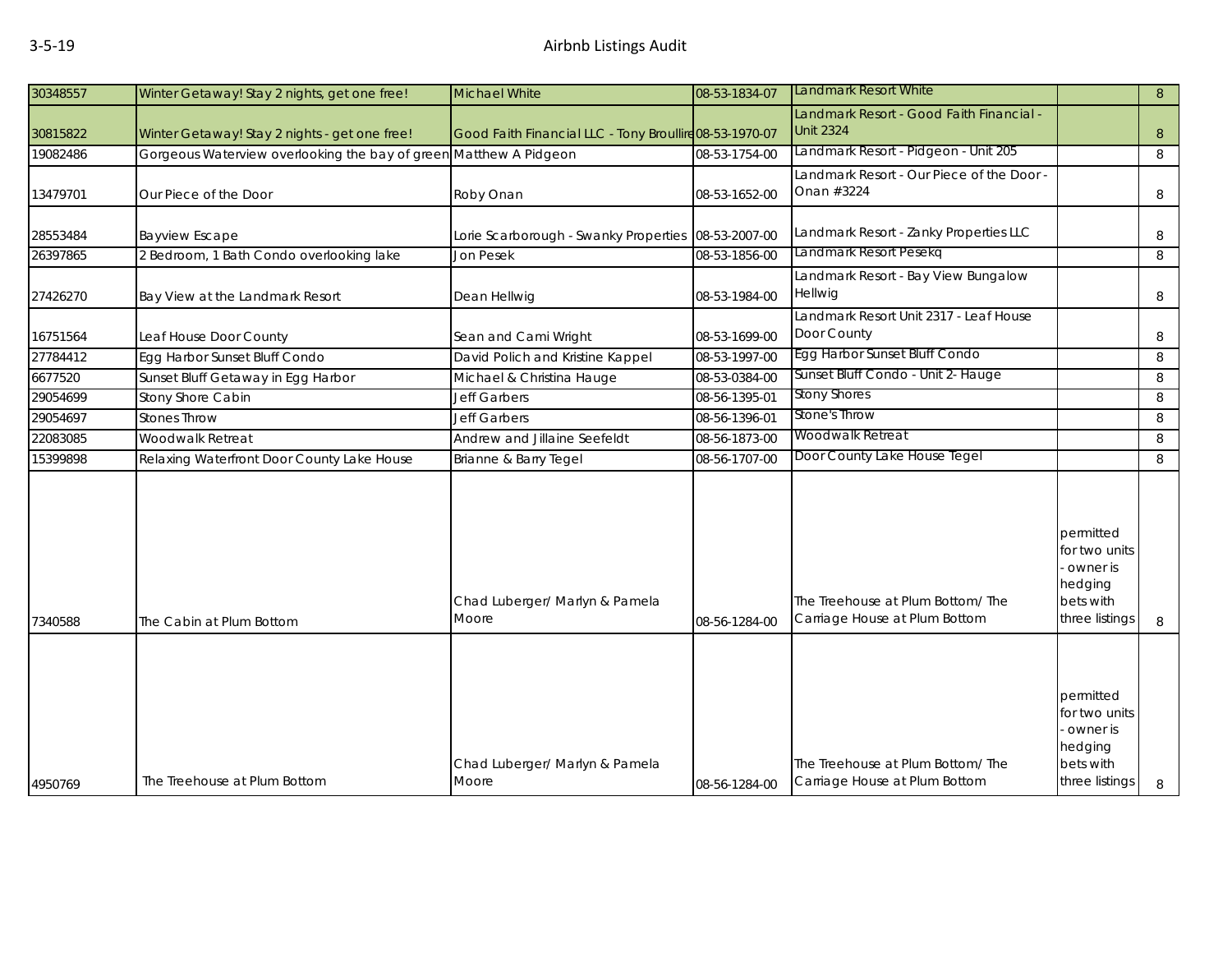| 8163799  | The Cottage at Plum Bottom                           | Chad Luberger/ Marlyn & Pamela Moo 08-56-1284-00     |               | The Treehouse at Plum Bottom/The<br>Carriage House at Plum Bottom | permitted<br>for two units<br>owner is<br>hedging<br>bets with<br>three listings | 8                |
|----------|------------------------------------------------------|------------------------------------------------------|---------------|-------------------------------------------------------------------|----------------------------------------------------------------------------------|------------------|
| 24133770 | Bluff Cottage Sunsets NEW CONSTRUCTION Egg<br>Harbor | Gail Bergman                                         | 08-56-1874-00 | <b>Bluff Cottage</b>                                              | permitted<br>for 4 units                                                         | 8                |
| 20123459 | NEW! 2BR Egg Harbor House on 2 Acres!                | Kerri Zergoski                                       | 08-56-1768-00 | Lodge 42                                                          |                                                                                  | 8                |
| 22164013 | <b>Sunset Sanctuary</b>                              | Daniel & Wanda Kupsco                                | 08-56-1566-06 | <b>Sunset Sanctuary</b>                                           | <b>DCPM</b>                                                                      | 8                |
| 22339046 | <b>Ohlson Chateau</b>                                | David Ohlson - Charles Chilcote                      | 08-56-0729-06 | <b>Ohlson Chateau</b>                                             | <b>DCPM</b>                                                                      | 8                |
| 30973479 | White Cliff Landing                                  | Aymee and David Balison - Balison Join 08-56-2034-06 |               | White Cliff Landing                                               | <b>DCPM</b>                                                                      | 8                |
| 22163874 | Fox Den                                              | Robert J & Michele M Fox                             | 08-56-0823-06 | Fox Den                                                           | <b>DCPM</b>                                                                      | 8                |
| 22164041 | Whitestone at the Water                              | Sara Steinhardt & Jon Chapman                        | 08-56-1316-06 | Whitestone at the Water                                           | <b>DCPM</b>                                                                      | $\,8\,$          |
| 26020119 | Door Haven                                           | Ronald & Christine Puszynski                         | 08-56-0099-02 | Door Haven                                                        | lundquist                                                                        | 8                |
| 19667912 | <b>Ski Shore Retreat</b>                             | Susan Kwaterski                                      | 08-56-0806-13 | Ski Shore Retreat                                                 | Dreamland<br>Agent                                                               | $\boldsymbol{8}$ |
| 16987204 | Relaxing Nostalgic Log Home "Green Apple Lodge"      | Patricia Culliton                                    | 08-56-1715-00 | Green Apple Lodge                                                 |                                                                                  | 8                |
| 13606442 | Cozy Farmhouse Studio                                | Renee Schwaller and Steve Beaudot                    | 08-56-1649-00 | Farmhouse Studio                                                  |                                                                                  | 8                |
| 25729564 | Pebble Beach House                                   | Edgar and Nancy Muenzer TRUST - Victo08-56-1962-00   |               | Pebble Beach House                                                |                                                                                  | 8                |
| 28614069 | The Cabin at Shady Grove                             | Maureen Gribble                                      | 08-56-1925-00 | Shady Grove Gribble                                               |                                                                                  | 8                |
| 19123032 | O.B.P. Kornerstone Unit                              | Claire & Frank Murphy                                | 08-59-1233-00 | Off the Beaten Path                                               | permitted<br>for 4 units                                                         | 8                |
| 19120828 | O.B.P. Wildside Unit                                 | Claire & Frank Murphy                                | 08-59-1233-00 | Off the Beaten Path                                               | permitted<br>for 4 units                                                         | 8                |
| 19117481 | O.B.P. Baliwick Unit                                 | Claire & Frank Murphy                                | 08-59-1233-00 | Off the Beaten Path                                               | permitted<br>for 4 units                                                         | 8                |
| 19119678 | O.B.P. Bunk Unit                                     | Claire & Frank Murphy                                | 08-59-1233-00 | Off the Beaten Path                                               | permitted<br>for 4 units                                                         | 8                |
|          |                                                      |                                                      |               |                                                                   |                                                                                  |                  |
| 17121280 | Awesome Sunset Condo                                 | Christine Crowley                                    | 09-53-0549-00 | Awesome Sunset Condo - Ridgewood<br>Condo 5                       |                                                                                  | 9                |
| 19113075 | Awesome Sunset Condo TOO                             | Claire & Frank Murphy                                | 09-53-1445-00 | Awesome Sunset Condo TOO                                          |                                                                                  | 9                |
| 9602336  | Downstown Sunset View Apartment                      | Kathy Navis                                          | 09-53-1576-00 | <b>Sunset View Apartment</b>                                      | permitted<br>for $4$                                                             | 9                |
| 11512240 | Gorgeous View ~ Walk to Town                         | Melanie and Richard Parsons                          | 09-53-1609-00 | Ridgewood Bluff Condo - Parson                                    |                                                                                  | 9                |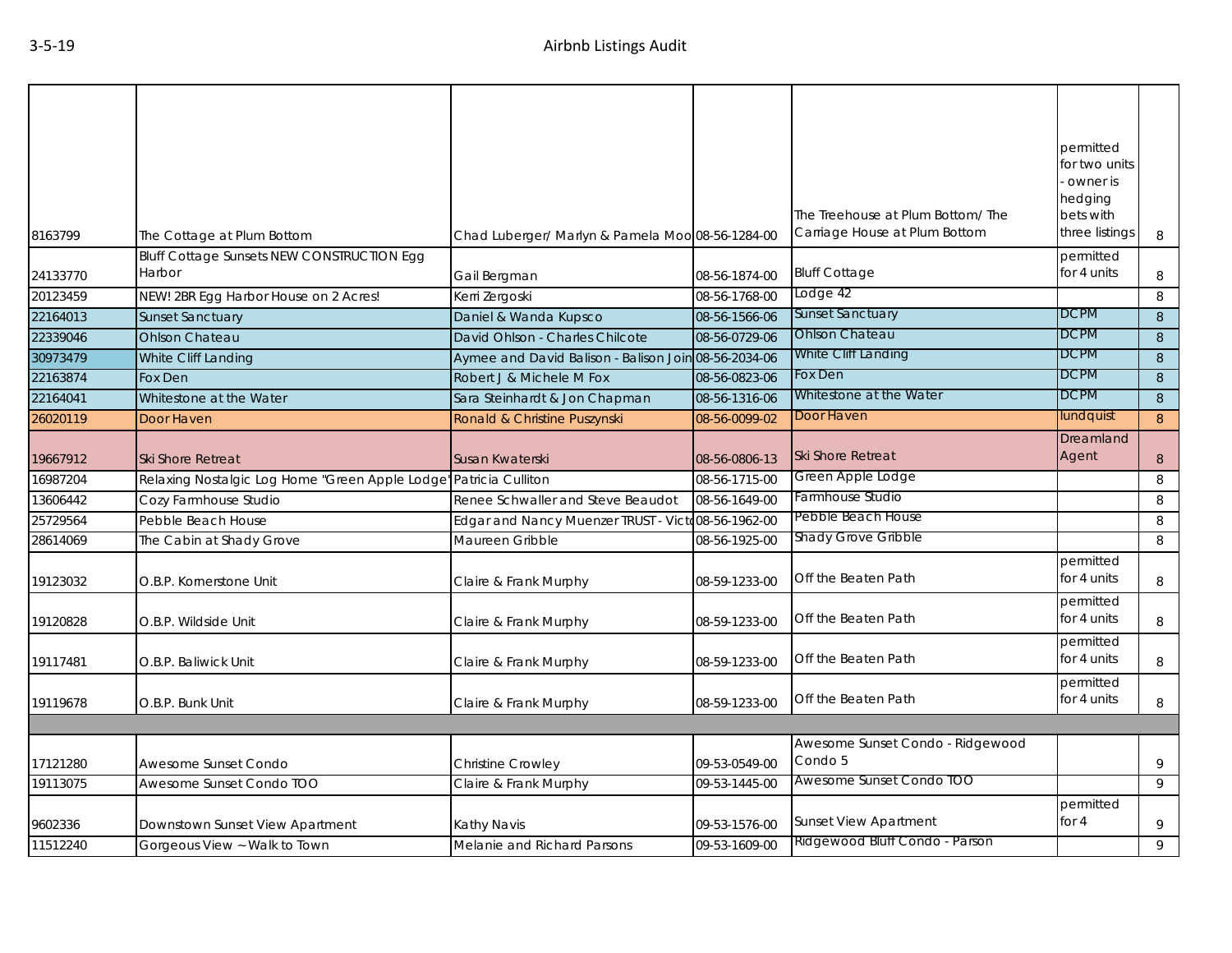| 20770425 | Green Door Inn Unit #5                                                  | Kathy Navis                    | 09-53-1576-01 | <b>Sunset View Apartment</b>   | permitted<br>for $4$ | 9              |
|----------|-------------------------------------------------------------------------|--------------------------------|---------------|--------------------------------|----------------------|----------------|
|          |                                                                         |                                |               |                                | permitted            |                |
| 20771252 | Green Door Inn Unit #6                                                  | Kathy Navis                    | 09-53-1576-02 | <b>Sunset View Apartment</b>   | for $4$              | 9              |
| 25688306 | Modern, updated, Door County condo with pool!                           | Michael and Georgina Styke     | 09-53-1959-00 | Anchorage Condo - Style        |                      | 9              |
|          |                                                                         |                                |               |                                | permitted            |                |
| 15922477 | Treehouse Appartment                                                    | Kathy Navis                    | 09-53-1576-00 | <b>Sunset View Apartment</b>   | for $4$              | 9              |
| 22163979 | On the Water Escape                                                     | Jan & Craig Bilgen             | 09-55-0817-06 | On the Water Escape            | <b>DCPM</b>          | $\overline{9}$ |
| 16542621 | Village Cottage - walkable to waterfront and town A Village Cottage LLC |                                | 09-55-0735-00 | A Village Cottage LLC          | permitted<br>for $2$ | 9              |
|          |                                                                         |                                |               |                                | permitted            |                |
| 16911381 | Village Cottage-close to shops, dining, & water                         | A Village Cottage LLC          | 09-55-0735-00 | A Village Cottage LLC          | for 2                | 9              |
| 22846687 | Bay Tree Loft                                                           | <b>Jill Sommers</b>            | 09-56-1839-00 | Bay Tree Loft                  |                      | 9              |
| 23769295 | <b>Church Street House</b>                                              | Kaaren Northrup - SWNKCN LLC   | 09-56-1881-16 | Church Street House            |                      | 9              |
| 13812976 | Egg Harbor Bluffwood House                                              | Claire & Frank Murphy          | 09-56-1232-00 | <b>Blluffwood House</b>        |                      | 9              |
|          |                                                                         |                                |               |                                | permitted            |                |
| 20360386 | Egg Harbor Hideaway                                                     | RME Holdings - Robert Esposito | 09-56-1780-00 | Egg Harbor Hideaway            | for 2                | 9              |
| 13589290 | Egg Harbor Log Cabin                                                    | Karen Berndt                   | 09-56-1646-00 | Egg Harbor Log Cabin           |                      | 9              |
| 22280403 | Lighthouse Place                                                        | Frank & Claire Murphy          | 09-56-1830-00 | Lighthouse Place               |                      | 9              |
| 22446412 | Modern Craftsman Home in Egg Harbor                                     | RME Holdings - Robert Esposito | 09-56-1780-00 | Egg Harbor Hideaway            | permitted<br>for $2$ | 9              |
| 20975595 | Point Beach House ~ Waterfront, 4 bedrooms                              | Mary Zeller                    | 09-56-1882-00 | Point Beach Home               |                      | 9              |
| 525258   | Quiaint Cozy A-Frame in Door County                                     | Tim & Kristin Mahoney          | 09-56-1308-00 | Quaint Cozy A-Frame            |                      | 9              |
| 23697711 | Scenic Home in Egg Harbor                                               | Massoud Maleki                 | 09-56-1086-06 | Scenic Home in Egg Harbor      | <b>DCPM</b>          | 9              |
| 22164009 | Sounds of the Bay                                                       | <b>Brian Fecteau</b>           | 09-56-1725-06 | Sounds of the Bay              | <b>DCPM</b>          | 9              |
| 31711362 | The Flats on Church Street - #101                                       | RME Holdings - Robert Esposito | 09-56-2071-00 | Flats on Church Street         | permitted<br>for $4$ | $\,9$          |
| 32686901 | The Flats on Church Street - #102                                       | RME Holdings - Robert Esposito | 09-56-2071-00 | <b>Flats on Church Street</b>  | permitted<br>for $4$ | 9              |
| 32687171 | The Flats on Church Street - #103                                       | RME Holdings - Robert Esposito | 09-56-2071-00 | <b>Flats on Church Street</b>  | permitted<br>for 4   | 9              |
| 22339056 | White Cliff Cottage                                                     | Michael & Dawn McCole          | 09-56-0894-06 | White Cliff Cottage            | <b>DCPM</b>          | 9              |
| 17097048 | Meadow Ridge Door County -                                              | Peri Jackson                   | 09-59-1717-00 | Meadow Ridge Timeshare Jackson |                      | 9              |
|          |                                                                         |                                |               |                                |                      |                |
| 24734764 | Pine Grove Family Suite                                                 | Prime Sites of Door County LLC | 11-51-0059-00 | Pine Grove Resort              |                      | 11             |
| 26845261 | NEW! Cozy Ephraim 'Cedar Cottage' w/Private<br>Deck!                    | Deborah Eckert                 | 11-55-0680-00 | Park Place Cottages            | permitted<br>for 5   | 11             |
|          |                                                                         |                                |               |                                |                      |                |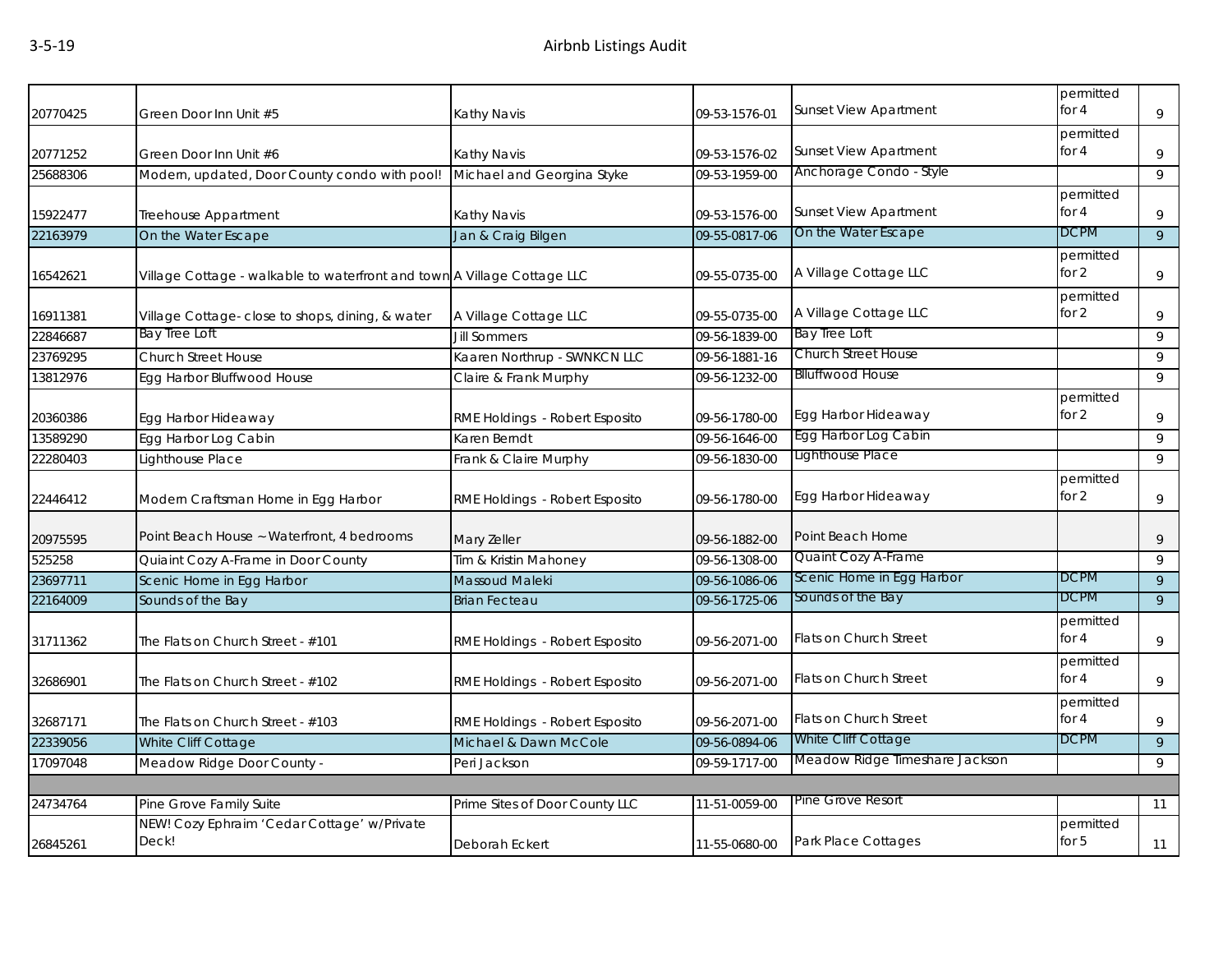| 26845402 | NEW! Updated Ephraim 'Pine Cottage' w/ Deck!                                | Deborah Eckert           | 11-55-0680-00 | Park Place Cottages                                       | permitted<br>for $5$ | 11              |
|----------|-----------------------------------------------------------------------------|--------------------------|---------------|-----------------------------------------------------------|----------------------|-----------------|
| 26845264 | NEW 'The Carriage House' Walk to Peninsula St<br>Park                       | Deborah Eckert           | 11-55-0680-00 | Park Place Cottages                                       | permitted<br>for $5$ | 11              |
| 26845266 | NEW! 'Butternut Cottage' in Central Door County!                            | Deborah Eckert           | 11-55-0680-00 | Park Place Cottages                                       | permitted<br>for $5$ | 11              |
| 26845401 | NEW! 'Cherry Cottage' near Peninsula State Park!                            | Deborah Eckert           | 11-55-0680-00 | Park Place Cottages                                       | permitted<br>for 5   | 11              |
| 22163846 | <b>Bayview Cottage</b>                                                      | Parks Edge Lakeshore LLC | 11-55-0411-06 | Parks Edge Cottages                                       | <b>DCPM</b>          | 11              |
| 13769377 | <b>Hollis House</b>                                                         | Daniel & Lori Schwefel   | 11-56-1659-00 | Hollis House                                              |                      | 11              |
| 24993392 | Remodeled Ephraim cottage 500' from the water!                              | 3039 Cedar Street LLC    | 11-56-1763-02 | Ephraim Cottage - 3039 Cedar Street LLC<br>Natures Window |                      | 11              |
| 24052610 | Natures Window                                                              | <b>Bill Anderson</b>     | 11-56-1958-00 |                                                           |                      | $\overline{11}$ |
| 20916442 | Boutique Home in Door County w/Eagle Harbor Vie Carol S Corbett             |                          | 11-56-1806-00 | Harbor View Ephraim - Corbett                             |                      | 11              |
| 13549163 | Rustic Elegance                                                             | Daniel & Laurel Simons   | 11-56-1656-00 | Elegant Home in Ephraim                                   |                      | 11              |
| 28719025 | NEW! Ephraim Cottage w/Green Bay View - Near B Tony Schmeltz                |                          | 11-56-1718-00 | Blue Shutter & Mooring Cottage                            | permitted<br>for $2$ | 11              |
| 28719023 | NEW! Lakefront Ephraim Cottage - Walk to Beach!                             | <b>Tony Schmeltz</b>     | 11-56-1718-00 | Blue Shutter & Mooring Cottage                            | permitted<br>for $2$ | 11              |
| 26892652 | Ephraim Home.                                                               | David Vartanian          | 11-56-1088-00 | Vartanian - 3235 Holand Rd                                |                      | 11              |
| 27084618 | Eagle Harbor Cottage Loft                                                   | Meredith (Dee) Brestin   | 11-56-1988-00 | Eagle Harbor Cottage Loft                                 |                      | 11              |
| 7746988  | #1 Peninsula Park and Island View                                           | James Lindbloom          | 11-56-1558-00 | Peninsula Park and Island View                            | permitted<br>for $2$ | 11              |
| 7833318  | #2 Peninsula Park and Island View                                           | James Lindbloom          | 11-56-1558-00 | Peninsula Park and Island View                            | permitted<br>for $2$ | 11              |
| 31743342 | Waterfront Studio with Private Beach in Ephraim #1                          | Evergreen Beachside, LLC | 11-50-1479-00 | Evergreen Beachside Vacation Rentals                      | permitted<br>for $4$ | 11              |
| 32305079 | Waterfront Studio with Private Beach in Ephraim #4 Evergreen Beachside, LLC |                          | 11-50-1479-00 | Evergreen Beachside Vacation Rentals                      | permitted<br>for $4$ | 11              |
| 32304716 | Waterfront Studio with Private Beach in Ephraim #3 Evergreen Beachside, LLC |                          | 11-50-1479-00 | Evergreen Beachside Vacation Rentals                      | permitted<br>for $4$ | 11              |
| 32305284 | Waterfront Studio with Private Beach in Ephraim #2 Evergreen Beachside, LLC |                          | 11-50-1479-00 | Evergreen Beachside Vacation Rentals                      | permitted<br>for $4$ | 11              |
| 22750642 | Sunny Studio in Perfect Location                                            | Laurel Ciohon            | 11-56-1853-00 | Ephraim Modern Guesthouse - Ciohon                        |                      | 11              |
| 26020658 | Deer Path Cottage                                                           | <b>James Shatto</b>      | 11-56-1342-02 | Deer Path Cottage                                         | Lundquist            | 11              |
|          |                                                                             |                          |               |                                                           |                      |                 |
| 22163819 | <b>BD Thorp House</b>                                                       | <b>BD Thorp</b>          | 11-56-0809-06 | Thorpe House, The<br>Cedar Barn Rental                    | <b>DCPM</b>          | $\overline{11}$ |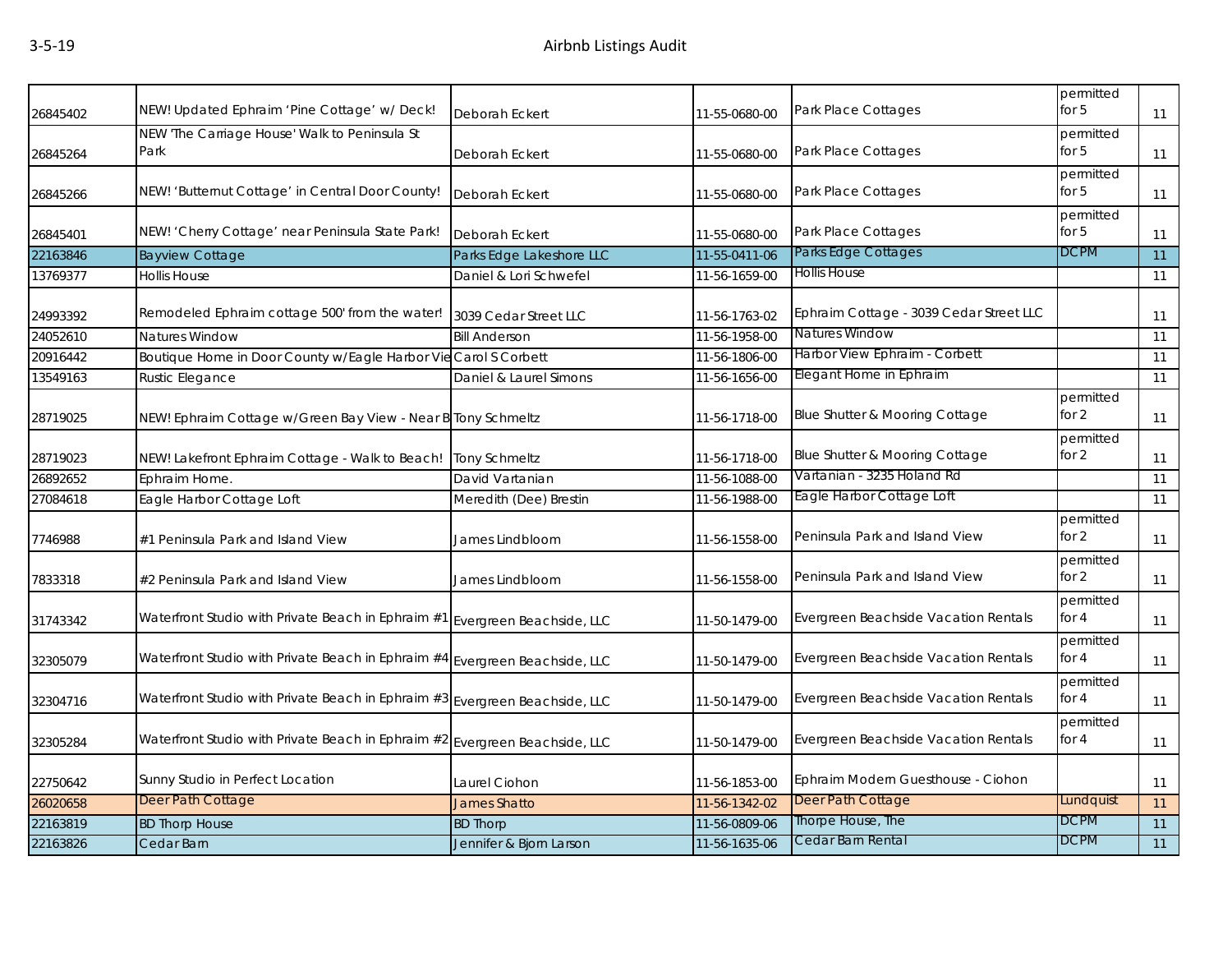| 22337314 | Cedar Glen                                                                | John & Rachel Rothschild           | 11-55-0758-06 | Cedar Glen                                      | <b>DCPM</b>           | 11              |
|----------|---------------------------------------------------------------------------|------------------------------------|---------------|-------------------------------------------------|-----------------------|-----------------|
| 22339193 | Coral Hill Cottage                                                        | Leslee and Morrie Goldman          | 11-56-1258-06 | Coral Hill Cottage                              | <b>DCPM</b>           | 11              |
| 22163862 | Cottage on Townline                                                       | <b>Roy Elquist</b>                 | 11-56-1069-06 | Townline                                        | <b>DCPM</b>           | 11              |
| 23698434 | Ephraim Boat House                                                        | Robert and Nicole Collins          | 11-56-1708-06 | <b>Ephraim Boat House</b>                       | <b>DCPM</b>           | 11              |
| 22163884 | <b>Harbor House</b>                                                       | <b>Windsor McCutcheon</b>          | 11-56-1724-06 | Harbor House on North Shore                     | <b>DCPM</b>           | 11              |
| 22337321 | <b>Hilltop Haven</b>                                                      | <b>Nick Hilmer</b>                 | 11-56-1336-06 | <b>Hilltop Haven</b>                            | <b>DCPM</b>           | 11              |
| 22163929 | Kulma Cottages 1                                                          | Gregg & Janice Kulma               | 11-55-0279-06 | Kulma Cottages                                  | <b>DCPM</b>           | 11              |
| 22163935 | Kulma Cottages 2                                                          | Gregg & Janice Kulma               | 11-55-0279-06 | Kulma Cottages                                  | <b>DCPM</b>           | $\overline{11}$ |
| 22163944 | Kulma Cottages 3                                                          | Gregg & Janice Kulma               | 11-55-0279-06 | Kulma Cottages                                  | <b>DCPM</b>           | 11              |
| 22163987 | Park's Edge Lakeshore Home                                                | Jacob and Greta Odders             | 11-56-1818-06 | Parks Edge Lakeshore Beach House                | <b>DCPM</b>           | 11              |
| 22164019 | The Beach                                                                 | Chris & Kirsten Bungener           | 11-56-0954-06 | The Beach                                       | <b>DCPM</b>           | 11              |
|          |                                                                           |                                    |               |                                                 |                       |                 |
|          | #4 Lark Cottage - Breakfast Not Included - Thorp                          |                                    |               |                                                 | permitted             |                 |
| 32590795 | House Inn & Cottages                                                      | Thorp House LLC - Matthew J Ranzau | 12-54-2047-00 | Thorp House Inn and Cottages LLC                | for 11                | 12              |
| 32590423 | #3 Dove Cottage - Breakfast Not Included - Thorp<br>House Inn & Cottages  | Thorp House LLC - Matthew J Ranzau | 12-54-2047-00 | Thorp House Inn and Cottages LLC                | permitted<br>for 11   | 12              |
| 32591090 | #6 Wren Cottage - Breakfast Not Included - Thorp<br>House Inn & Cottages  | Thorp House LLC - Matthew J Ranzau | 12-54-2047-00 | Thorp House Inn and Cottages LLC                | permitted<br>for 11   | 12              |
| 32590983 | #5 Quail Cottage - Breakfast Not Included - Thorp<br>House Inn & Cottages | Thorp House LLC - Matthew J Ranzau | 12-54-2047-00 | Thorp House Inn and Cottages LLC                | permitted<br>for 11   | 12              |
| 29003329 | Countryside Cottage/Duplex- Unit 8                                        | Sandra Solomon                     | 12-50-1042-00 | Julies Park Café & Motel - Countryside<br>Motel | permitted<br>for $40$ | 12              |
| 30229308 | Countryside Cottage/Duplex Unit 7                                         | Sandra Solomon                     | 12-50-1042-00 | Julies Park Café & Motel - Countryside<br>Motel | permitted<br>for $40$ | 12              |
| 30904112 | Countryside Cottage 5                                                     | Sandra Solomon                     | 12-50-1042-00 | Julies Park Café & Motel - Countryside<br>Motel | permitted<br>for $40$ | 12              |
| 30904456 | Countryside Cottage 6                                                     | Sandra Solomon                     | 12-50-1042-00 | Julies Park Café & Motel - Countryside<br>Motel | permitted<br>for $40$ | 12              |
| 28693376 | Garden House                                                              | Marise Redman                      | 12-56-2065-00 | Garden House - 9130 STH 42- Redmann             |                       | 12              |
| 26007168 | Evergreen                                                                 | Carol Vande Walle                  | 12-50-0387-00 | Peninsula Park View                             |                       | 12              |
| 22015884 | Julies Park Café Suite                                                    | Sandra Salomon                     | 12-50-1042-00 | Julies Park Café and Motel                      |                       | 12              |
| 23008138 | <b>Fish Creek Country Resort - I Bedroom Suites</b>                       |                                    |               |                                                 | Wholesaler            | 12              |
| 23709001 | <b>Get Away at Fish Creek</b>                                             |                                    |               |                                                 | Wholesaler            | 12              |
| 31948544 | Foxlea Guest House in Fish Creek                                          | <b>Rymar Properties LLC</b>        | 12-56-2055-00 | Foxlea Farms                                    |                       | 12              |
| 29001809 | Evergreen Hill Condo A1                                                   | Evergreen Hill Condo Owners Assn   | 12-53-0357-00 | Evergreen Hill                                  | permitted<br>for $15$ | 12              |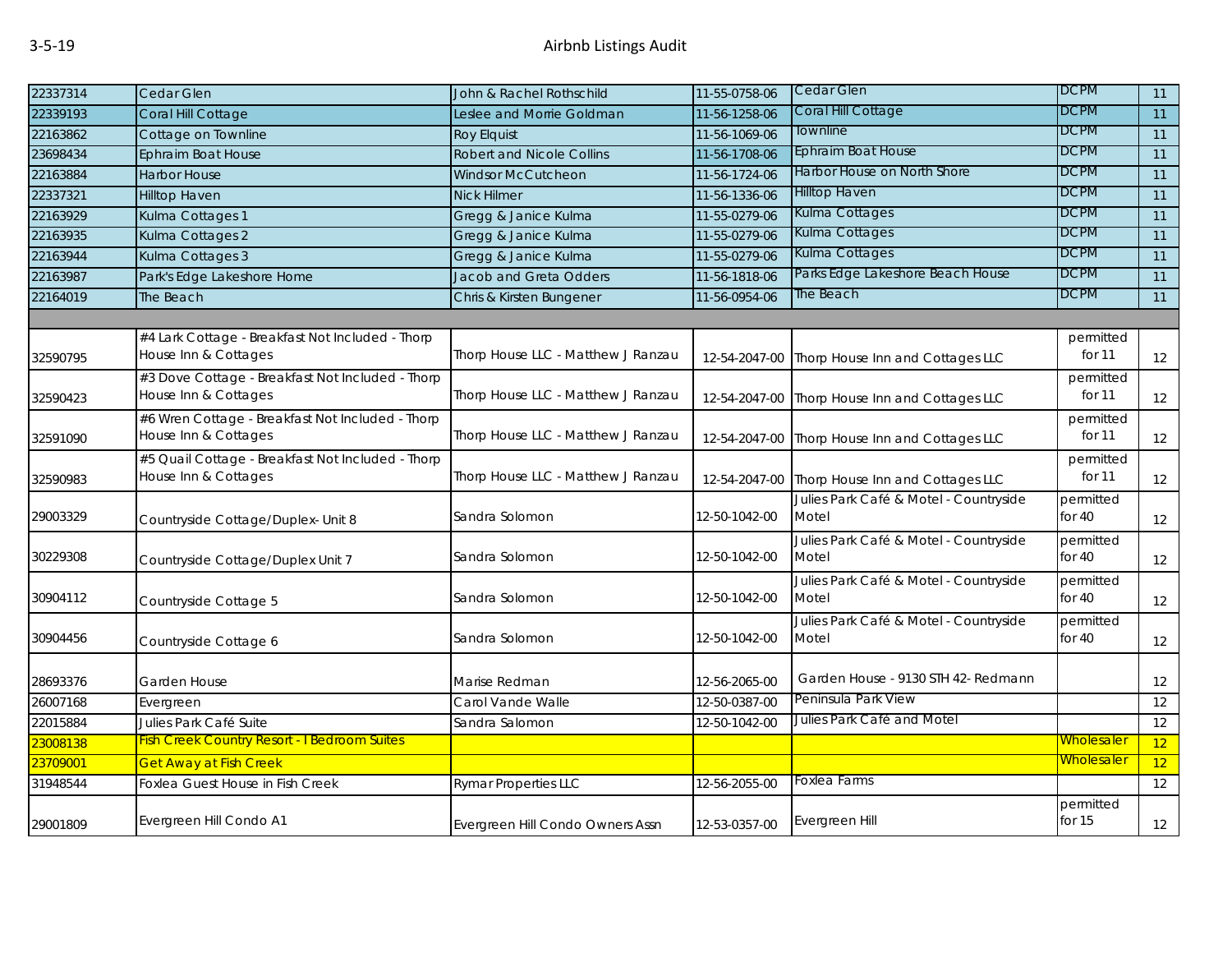| 29513817 | Evergreen Hill Condo A2 - By Peninsula State Park     | Evergreen Hill Condo Owners Assn | 12-53-0357-00 | Evergreen Hill                           | permitted<br>for 15   | 12 |
|----------|-------------------------------------------------------|----------------------------------|---------------|------------------------------------------|-----------------------|----|
| 29659682 | Evergreen A3                                          | Evergreen Hill Condo Owners Assn | 12-53-0357-00 | Evergreen Hill                           | permitted<br>for 15   | 12 |
| 29513197 | Evergreen Hill Condo A4 - by Peninsula State Park     | Evergreen Hill Condo Owners Assn | 12-53-0357-00 | Evergreen Hill                           | permitted<br>for 15   | 12 |
| 29654280 | Evergreen Hill Condo-A5                               | Evergreen Hill Condo Owners Assn | 12-53-0357-00 | Evergreen Hill                           | permitted<br>for $15$ | 12 |
| 31457675 | Stay by Peninsula State Park, Condo A6                | Evergreen Hill Condo Owners Assn | 12-53-0357-00 | Evergreen Hill                           | permitted<br>for 15   | 12 |
| 29654419 | Condo in Fish Creek by Peninsula State Park (A7)      | Evergreen Hill Condo Owners Assn | 12-53-0357-00 | Evergreen Hill                           | permitted<br>for $15$ | 12 |
| 29660011 | Evergreen A8                                          | Evergreen Hill Condo Owners Assn | 12-53-0357-00 | Evergreen Hill                           | permitted<br>for 15   | 12 |
| 29660194 | Evergreen B!                                          | Evergreen Hill Condo Owners Assn | 12-53-0357-00 | Evergreen Hill                           | permitted<br>for 15   | 12 |
| 29002621 | Evergreen Hill Condo - B2                             | Evergreen Hill Condo Owners Assn | 12-53-0357-00 | Evergreen Hill                           | permitted<br>for $15$ | 12 |
| 29659642 | Evergreen B3                                          | Evergreen Hill Condo Owners Assn | 12-53-0357-00 | Evergreen Hill                           | permitted<br>for $15$ | 12 |
| 29708652 | Evergreen B4                                          | Evergreen Hill Condo Owners Assn | 12-53-0357-00 | Evergreen Hill                           | permitted<br>for $15$ | 12 |
| 29756847 | Evergreen B5                                          | Evergreen Hill Condo Owners Assn | 12-53-0357-00 | Evergreen Hill                           | permitted<br>for 15   | 12 |
| 29709704 | Evergreen B6                                          | Evergreen Hill Condo Owners Assn | 12-53-0357-00 | Evergreen Hill                           | permitted<br>for 15   | 12 |
| 29513544 | Evergreen Hill Condo B7 - By Peninsula State Park     | Evergreen Hill Condo Owners Assn | 12-53-0357-00 | Evergreen Hill                           | permitted<br>for $15$ | 12 |
| 24376818 | NEW! 'Cliff Cottage' Door County Home-Walk to<br>Bay! | Cottage Row LLC - Jen Ciesar     | 12-53-1979-00 | Cliff Cottage                            |                       | 12 |
| 20308419 | Luxury tri-Level Condo Downtown Fish Creek            | Jonathan Glapa                   | 12-53-1791-00 | Luxury Tri-Level Fish Creek - Glapa      |                       | 12 |
| 15634038 | Brookpoint Condo 2 BR, 2 BA                           | Karen Berndt                     | 12-53-1681-00 | Brook Point Condo #5- Berndt             |                       | 12 |
| 21125448 | Peaceful getaway in Fish Creek                        | Mary Gunderson                   | 12-53-1423-00 | Northhaven Gunderson                     |                       | 12 |
| 24189891 | Elegant Creekside Cottage (on Fish Creek)             | Patricia Culliton                | 12-53-1890-00 | Creekside Cottage                        |                       | 12 |
| 22268447 | Downtown Fish Creek with a View                       | <b>Stacey Berndt</b>             | 12-53-1855-00 | Downtown Fish Creek with a View - Berndt |                       | 12 |
| 5278540  | Irish Hospitality in Fish Creek WI                    | Megan O'Meara                    | 12-54-0685-00 | O'Meara's Cottage Loft                   |                       | 12 |
|          |                                                       |                                  |               |                                          |                       |    |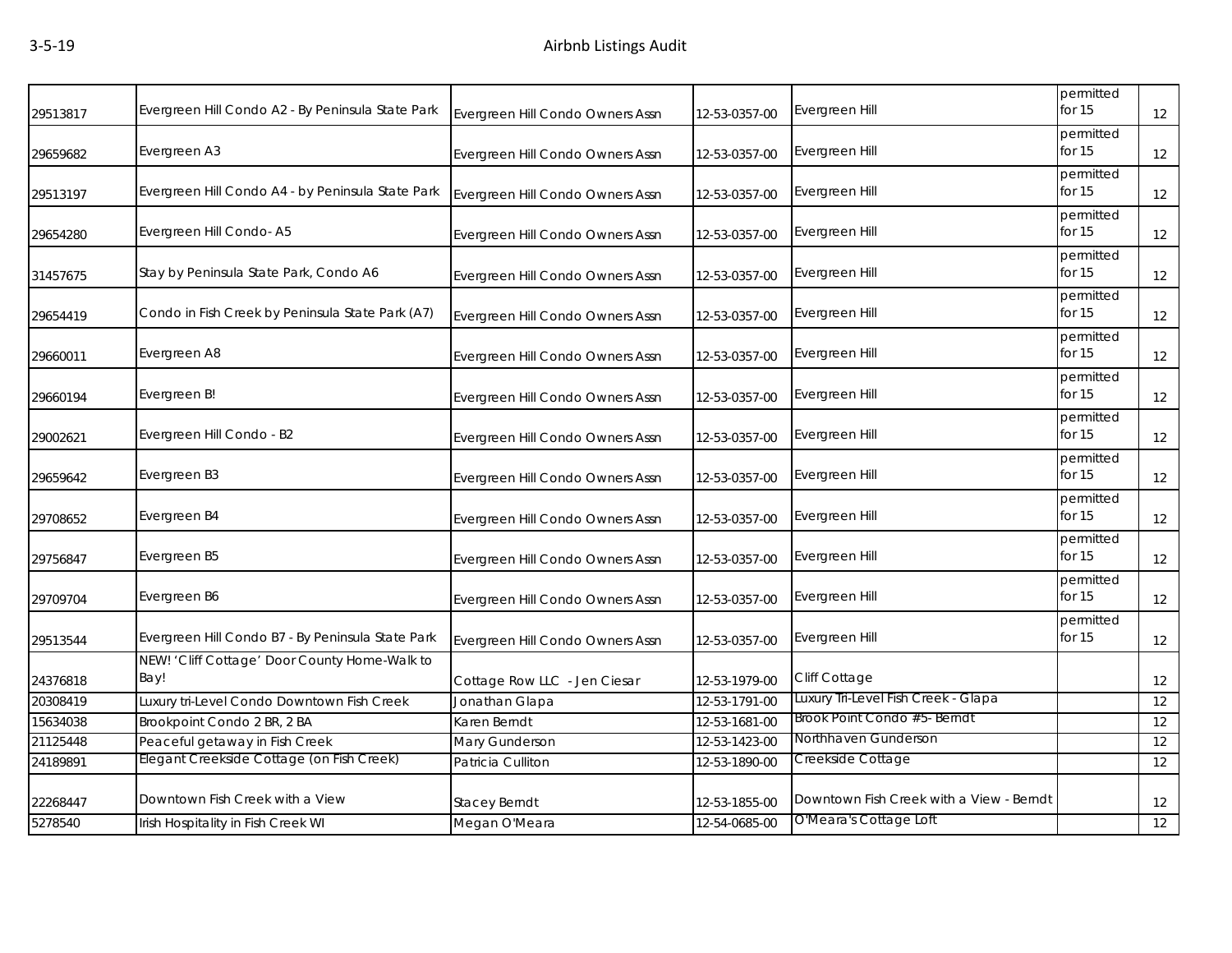|           | Rustic Custom Home - 3 Min from Fish Creek                         |                                                       |               |                                       |                    |                 |
|-----------|--------------------------------------------------------------------|-------------------------------------------------------|---------------|---------------------------------------|--------------------|-----------------|
| 23254660  | Harbor!                                                            | <b>Beth Ciesar</b>                                    | 12-56-1858-00 | <b>Bluff Barn</b>                     |                    | 12              |
| 22163840  | A Rileys Retreat                                                   | Bryan and Tracy Bigari                                | 12-56-1482-06 | A Rileys Retreat                      | <b>DCPM</b>        | 12              |
| 22163831  | Cottage Row on the Rocks                                           | Apfelbach Family Trust, LLC                           | 12-56-1494-06 | Cottage Row on the Rocks              | <b>DCPM</b>        | 12              |
| 22163833  | Eagle Harbor View                                                  | Nancy Claypool                                        | 12-56-1570-06 | Eagle Harbor View                     | <b>DCPM</b>        | 12              |
| 22163877  | <b>Gibraltar House</b>                                             | Paul & Amy Devine                                     | 12-56-1439-06 | <b>Gibraltar House</b>                | <b>DCPM</b>        | 12              |
| 22339034  | Log Retreat at Fish Creek                                          | <b>William Anderson</b>                               | 12-56-1225-06 | Log Retreat at Fish Creek             | <b>DCPM</b>        | $\overline{12}$ |
| 30973224  | The Cottage                                                        | Michael and Mary Marcon                               | 12-56-2002-06 | Marcon Workshop and Cottage           | <b>DCPM</b>        | 12              |
| 30973300  | The Workshop                                                       | Michael and Mary Marcon                               | 12-56-2002-06 | Marcon Workshop and Cottage           | <b>DCPM</b>        | 12              |
| 6019754   | <b>Birch Bluff</b>                                                 | <b>Eleanor J Warntjes</b>                             | 12-56-1845-02 | <b>Birch Bluff</b>                    | lundquist          | 12              |
| 26021111  | Daisy Patch Retreat                                                | Tierney Home Rental LLC - Catharine Tie 12-56-1798-02 |               | <b>Tierney Home</b>                   | lundquist          | 12              |
| 32206576  | Artist's Retreat Luxury Home in Charming setting                   | <b>Paul and Katherine Munck</b>                       | 12-56-1519-02 | <b>An Artists Retreat</b>             | lundquist          | 12              |
|           | NEW Family-Friendly Fish Creek 'Cape House'                        |                                                       |               | Eckert Vacation Home - Cape Cod House |                    |                 |
| 26845405  | w/Yard                                                             | Deborah, Carl & Joan Eckert                           | 12-56-0679-00 | <b>Fish Creek</b>                     |                    | 12              |
| 28127081  | Maple Grove Landing (Brand New Rental)                             | <b>Rick and Rachel Chomeau</b>                        | 12-56-2003-00 | Maple Grove Landing Chomeau           |                    | 12              |
| 10015145  | Lawler Guest House                                                 | Greg and Dan Lawler                                   | 12-56-1573-00 | Lawler Guest House                    |                    | 12              |
| 13496429  | Cedarwood Vacation Home                                            | Jay and Carla Marr                                    | 12-55-0778-00 | Cedarwood Marr                        |                    | 12              |
| 5123586   | Relax & Refocus at Hesed House                                     | Rebecca and Richard Van Sistine                       | 12-56-2038-00 | Hesed House                           |                    | 12              |
| 28431338  | Maple Grove Cottage                                                | Maple Grove Cottage LLC                               | 12-56-1330-00 | Maple Grove Cottage                   |                    | 12              |
| 1894636   | Cedar Creek Lodge II                                               | Michael Servais                                       | 12-56-1357-00 | Cedar Creek Lodge #2                  |                    | 12              |
| 12964179  | Fish Creek, WI: Sweet log cabin & meditation paths Robin Bienemann |                                                       | 12-56-1665-00 | Sweet Log Cabin Bienneman             |                    | 12              |
| 23398401  | A Retreat Art Gallery Stay in Door County                          | Wendy Carpenter                                       | 12-56-1975-00 |                                       |                    | 12              |
| 26989763  | Homestead Park House                                               | <b>PDW Rentals LLC</b>                                | 12-56-1801-00 | Park House                            |                    | 12              |
| 18941540  | <b>Ellmann House</b>                                               | Steve Ellmann                                         | 12-56-0369-00 | Ellman House                          |                    | 12              |
| 12588724  | Country Chalet of Fish Creek                                       | Dennis & Marla Sunstron                               | 12-55-0830-00 | Country Chalet                        |                    | 12              |
| 16497330  | COZY DC HOME RETREAT IN FISH CREEK, WI                             | Steven Pachonphai                                     | 12-56-1692-00 | DC HOME Pachonphai                    |                    | 12              |
| 23233934  | The House on High Rock Creek                                       | Karen L Wagner Trust & Andrew J Lang                  | 12-56-1938-00 | House on High Rock Creek              |                    | 12              |
| 23629319  | <b>Fish Creek Retreat</b>                                          |                                                       |               | $30+$ days only                       |                    | 12              |
| 7213011   | Tuckers Retreat                                                    |                                                       |               | 30+ days only                         |                    | 12              |
|           |                                                                    |                                                       |               |                                       |                    |                 |
| 26231098  | Forest hideaway Home                                               | Ransom Flanders                                       | 14-56-1961-00 | Forestville Hideaway Home             |                    | 14              |
|           |                                                                    |                                                       |               |                                       |                    |                 |
| 22164036  | Vans Log Home                                                      | Robert & Marilyn Van Lieshout                         | 15-56-0308-06 | Vans Log Home                         | <b>DCPM</b>        | 15              |
| 197063455 | <b>Whispering Pines</b>                                            | Beth Ann Meyer                                        | 15-56-1793-00 | <b>Whispering Pines</b>               | permitted<br>for 2 | 15              |
| 19709930  | <b>Whispering Pines 2</b>                                          | <b>Beth Ann Meyer</b>                                 | 15-56-1793-00 | <b>Whispering Pines</b>               | permitted<br>for 2 | 15              |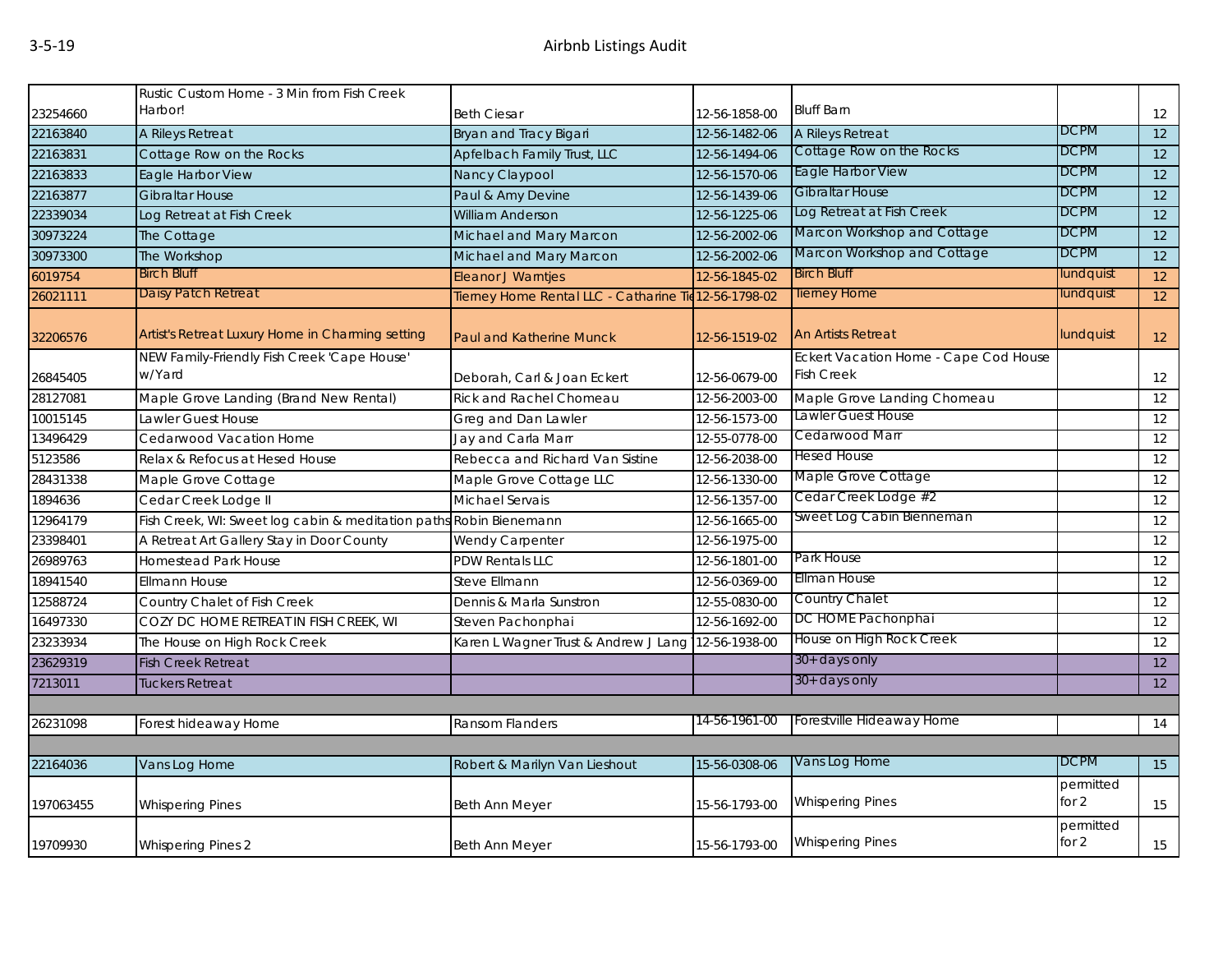| 23484321 |                                                                 |                                     |               | <b>Shoreline Ventures</b>             |                      |    |
|----------|-----------------------------------------------------------------|-------------------------------------|---------------|---------------------------------------|----------------------|----|
|          | Jacksonport Wi Door Co on the Beach                             | Kris Zeile                          | 15-56-1263-00 | Jacksonport Home Geitner              |                      | 15 |
| 25284585 | Jacksonport Home                                                | Robert Geitner                      | 15-56-1944-00 |                                       |                      | 15 |
|          |                                                                 |                                     |               | Beautiful Waterfront Cottage on Clark |                      |    |
| 27421061 | Beautiful Waterfront Cottage on Clark Lake                      | Kari and Scott Hunt                 | 15-56-1998-00 | Lake                                  |                      | 15 |
| 25625710 | Beechwood Lodge                                                 | Jessica Porter                      | 15-56-1956-00 | <b>Beechwood Lodge Porter</b>         |                      | 15 |
| 11659022 | Classic Farm House in Egg Harbor (upper unit)                   | Tim Raduenz                         | 15-56-1601-00 | Raduenz 6551 CTH T                    |                      | 15 |
| 14400793 | Door County Lakeside Retreat                                    | Janet Slater                        | 15-56-1085-00 | Lakeside Paradise Slater              |                      | 15 |
|          |                                                                 |                                     |               |                                       |                      |    |
| 9953250  | Door County Country Home                                        | Terry Kinney                        | 27-55-0737-00 | Door County Country Home              |                      | 27 |
|          |                                                                 |                                     |               | Nasewaupee Trail Log Home react       |                      |    |
| 25447356 | Nasewaupee Trail Log Home                                       | Terry Kinney                        | 27-56-1841-00 | 5/29/18                               |                      | 27 |
| 185416   | Door County Waterfront Cottage                                  | Lane Kendig and Elaine Carmichael   | 27-56-1156-00 | Kendig Snake Island                   |                      | 27 |
| 22163859 | Cabots point                                                    | <b>Cabot's Point Properties LLC</b> | 27-56-1729-06 | Cabots Point                          | <b>DCPM</b>          | 27 |
| 25189877 | Quiet Country Shed Surrounded by Nature's Beauty                | Glen Vander Velden                  | 27-56-1912-00 | Shed, The - Vander Velden             |                      | 27 |
| 26157331 | <b>English Bluebell Cottage</b>                                 | Reginald Peter Jackson              | 27-56-1955-00 | <b>English Blubell Cottage</b>        |                      | 27 |
|          |                                                                 |                                     |               |                                       |                      |    |
| 24010019 | Door County Cabin next to working lighthouse                    | Bay Area Property Management LLC    | 27-56-1900-00 | Door County Cabin next to Lighthouse  |                      | 27 |
| 23881936 | Meredith House                                                  | Steven C Sullivan                   | 27-55-0471-17 | Meredith House                        |                      | 27 |
| 28741299 | The Bungalow at Potawatomi State Park                           | Andy Isaacson                       | 27-56-2011-00 | Bungalow at Potawatomi Park- Isaacson |                      | 27 |
| 22983752 | Sunrise Cabin on Island                                         | Claire Miller & Justin Berken       | 27-56-1861-00 | Big Island                            | permitted<br>for $2$ | 27 |
| 22983092 | Sunset Cabin on Island                                          | Claire Miller & Justin Berken       | 27-56-1861-00 | Big Island                            | permitted<br>for $2$ | 27 |
| 20512078 | Sunshine's Bayshore Vacation Cottage                            | Lyle Handeland                      | 27-56-1796-00 | Sunshine's Bayshore Vacation Cottage  |                      | 27 |
| 18022339 | Harbor Cottage Retreat                                          | Ray Ambrosius                       | 27-56-1723-00 | Harbor Cottage Retreat                |                      | 27 |
|          |                                                                 |                                     |               |                                       |                      |    |
| 22163909 | Hideaway                                                        | <b>Gregory Herman</b>               | 32-53-0955-06 | Hideaway, The Herman                  | DCPM                 | 32 |
| 13368133 | Delightful 2 Bdrm B&B                                           | Kathleen Schmidt                    | 32-54-1638-00 | Hummingbird B&B                       |                      | 32 |
|          |                                                                 |                                     |               |                                       | permitted            |    |
| 896385   | Sunny Cottage in Ellson Bay                                     | Deborah "Sophie" Taubert Gehan      | 32-55-0124-00 | Terra Cottages                        | for five units       | 32 |
| 6798124  | The Cabbage, a 1969 A frame                                     | Kimberly Hazen                      | 32-56-1496-00 | Hazen Cabbage                         |                      | 32 |
| 24230129 | Unique architect designed home on waterfront blu Kimberly Hazen |                                     | 32-56-1971-00 | Vinkelhus-Vest                        |                      | 32 |
| 17656861 | Schwandt Cottage                                                | Georgina Schwandt                   | 32-55-0177-00 | Schwandt Cottage                      |                      | 32 |
| 23005364 | <b>Blackberry Acres</b>                                         | Chad Ewald                          | 32-56-1847-00 | <b>Blackberry Acres</b>               |                      | 32 |
| 26019632 | Lime Kiln Cottage                                               | Carol B Sills                       | 32-56-1107-02 | Old Lime Kiln Cottage                 | Lundquist            | 32 |
| 26020396 | Camp Door                                                       | <b>Jonathan Ocker</b>               | 32-56-1844-02 | Camp Door                             | Lundquist            | 32 |
|          |                                                                 |                                     |               |                                       |                      |    |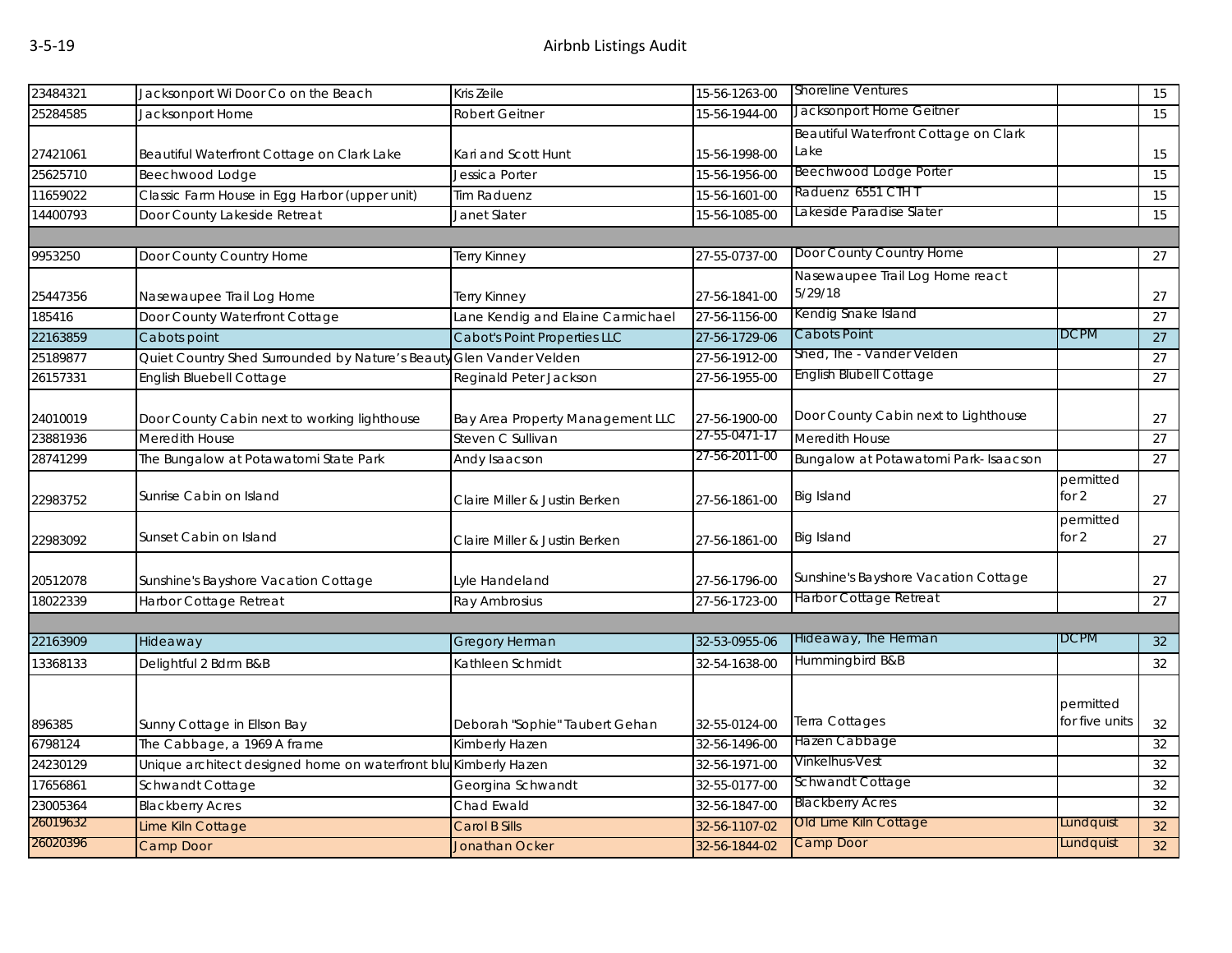| 30926930 | <b>Cedar Tree Cottages</b>             | <b>Glen and Laurie Moegenburg</b>                    | 32-56-1202-02 | <b>Cedar Tree Cottages</b>                  | Lundquist                                     | 32              |
|----------|----------------------------------------|------------------------------------------------------|---------------|---------------------------------------------|-----------------------------------------------|-----------------|
| 27154178 | Never Want to Leave Cottage            | Herman and Camille Unger                             | 32-56-1996-00 | Never Want to Leave Cottage                 |                                               | 32              |
| 23052847 | Rothaus/Europe Lake                    | Roman and Claudia Apuzzo                             | 32-56-1849-00 | Europe Lake Cottage-Apuzzo -501 Europe Lake |                                               | 32              |
| 18686076 | Get Ready to hear Welcome Home         | Charlene K Berg                                      | 32-56-1756-00 | Welcome Home- 12625 STH 42                  |                                               | 32              |
| 634251   | Door County Lakefront Cottage          | Diane Christell                                      | 32-56-1250-00 | Door County Lakefront Cottage               |                                               | 32              |
| 9818691  | Charming 1880's Log Cabin              | Terry & Kermit Bott                                  | 32-55-0770-00 | Doc's Hideaway                              |                                               | 32              |
| 24307299 | Sister Bay Log Home with a View        | Van Moreau Properties LLC                            | 32-56-1932-00 | Sister Bay Log Home with a view             |                                               | 32              |
| 20848190 | Lady Loon Lakefront Lodge on Maplewood |                                                      |               |                                             |                                               | 32              |
| 8346814  | Three Sister Meadow Private Room       | Tim and Kathleen Kay                                 | 32-56-1523-00 | <b>Three Sisters Farm</b>                   | permitted<br>for three<br>units               | 32              |
| 8036265  | Three Sisters "Sweet" Retreat          | Tim and Kathleen Kay                                 | 32-56-1523-00 | <b>Three Sisters Farm</b>                   | permitted<br>for three<br>units<br>permnitted | 32              |
| 6795558  | Rustic Summer Sleeping House           | Tim and Kathleen Kay                                 | 32-56-1523-00 | <b>Three Sisters Farm</b>                   | for $3$                                       | 32              |
| 23682161 | Lakeview Lodge                         | Lee Hildebrand - Lakeview Lodge LLC                  | 32-56-1804-06 | Lakeview Lodge                              | <b>DCPM</b>                                   | 32              |
| 22163924 | Krause Cottage                         | Douglas & Ellen Krause                               | 32-56-1466-06 | Krause Cottage                              | <b>DCPM</b>                                   | 32              |
| 22164049 | <b>Windmill Place</b>                  | Michael & Vicki Bowers                               | 32-56-1134-06 | Windmill - 10104 Town Line Dr               | <b>DCPM</b>                                   | 32              |
| 22163913 | Hoffman's Up North                     | Hoffman's Up North LLC - Matthel Hoffm 32-56-1463-06 |               | Hoffman's Up North                          | <b>DCPM</b>                                   | 32              |
| 22163823 | Cedar Dell Chalet                      | Vicky Kalscheur                                      | 32-56-1203-06 | Cedar Dell Chalet                           | <b>DCPM</b>                                   | 32              |
| 22163867 | <b>Garret Bay Bluff</b>                | William Berry                                        | 32-56-1641-06 | <b>Garret Bay Bluff</b>                     | <b>DCPM</b>                                   | 32              |
| 22163998 | <b>Rustic Cottage</b>                  | Sandra Berg                                          | 32-56-1387-06 | <b>Rustic Cottage</b>                       | <b>DCPM</b>                                   | 32              |
| 22163990 | Porcupine Shores                       | Brian Bartell - Kim Winburn                          | 32-56-1603-06 | <b>Porcupine Shores</b>                     | <b>DCPM</b>                                   | 32              |
| 22163815 | <b>Aunt Sallys</b>                     | William Bell                                         | 32-56-1238-06 | <b>Aunt Sallys</b>                          | <b>DCPM</b>                                   | 32              |
| 22163856 | <b>Brenner Tower</b>                   | <b>Brenner Tower LLC</b>                             | 32-56-1227-06 | <b>Brenner Tower</b>                        | <b>DCPM</b>                                   | 32              |
| 22163835 | East Haven                             | <b>Barnara Moline</b>                                | 32-56-1592-06 | East Haven                                  | <b>DCPM</b>                                   | 32              |
| 22164029 | <b>The Nest</b>                        | Paul O'Keefe                                         | 32-56-1514-06 | Nest, The                                   | <b>DCPM</b>                                   | 32              |
| 22163817 | A Pearl                                | Jeffrey & Alliscon Ockwood                           | 32-56-1409-06 | A Pearl                                     | <b>DCPM</b>                                   | 32              |
| 22163849 | <b>Beechers Cabin</b>                  | Susan Szabo & Mark Beecher                           | 32-56-1571-06 | <b>Beechers Cabin</b>                       | <b>DCPM</b>                                   | 32              |
| 22163853 | <b>Bells' Cottage</b>                  | Matt & Ryan Bell                                     | 32-56-1131-06 | <b>Bells Cottage</b>                        | <b>DCPM</b>                                   | 32              |
| 22163843 | <b>Arnie's Sanctuary</b>               | James Arneson                                        | 32-56-1352-06 | <b>Arnie's Sanctuary</b>                    | <b>DCPM</b>                                   | 32              |
| 22164028 | The Point                              | <b>Heather Erickson</b>                              | 32-56-1292-06 | Point, The                                  | <b>DCPM</b>                                   | 32              |
| 24741359 | Eagle Sands Beach Lodge                | Matthew P Shumway                                    | 32-56-1870-06 | Vandelay Shore                              | <b>DCPM</b>                                   | 32 <sup>°</sup> |
| 23698547 | <b>Appleport Sunrise</b>               | Kathleen and Edward Callahan                         | 32-56-1913-06 | <b>Appleport Sunrise</b>                    | <b>DCPM</b>                                   | 32              |
| 21026430 | Cottage Hideaway                       | Mary Jahnke                                          | 32-55-0710-00 | Cottage Hideaway                            |                                               | 32              |
| 20802710 | Garrett Bay Getaway                    | Kenneth Hays & Sally Wheelock                        | 32-56-1802-00 | Garret Bay Getaway                          |                                               | 32              |
| 19476764 | North Woods Cottage                    | <b>Robert Grant</b>                                  | 32-56-1749-00 | Northwoods Cottage                          |                                               | 32              |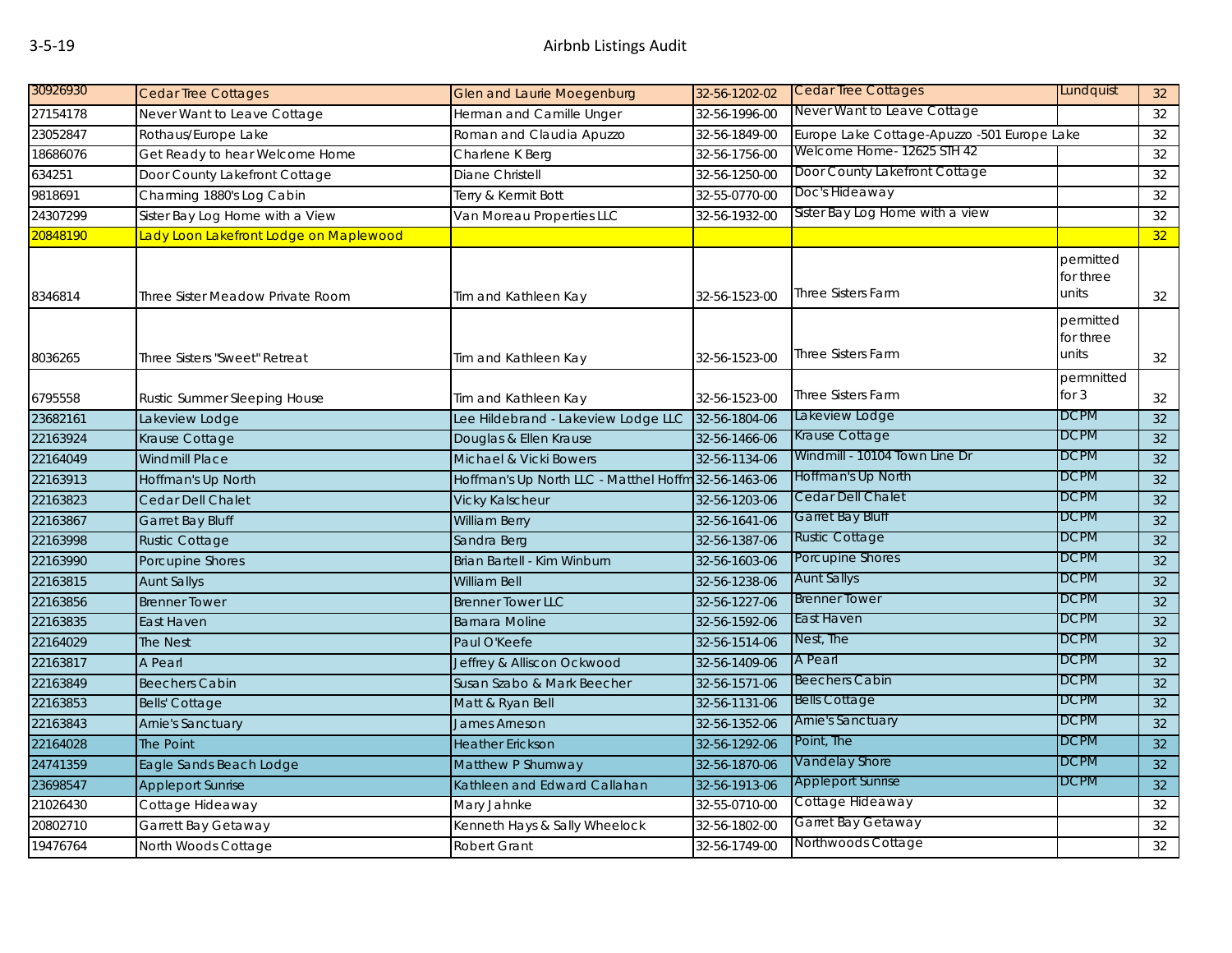| 31650868           | Tree Top Getaway                                                            | Kayla Gensler                  | 32-56-2040-00                  | Tree Top Getaway                         |                             | 32 |
|--------------------|-----------------------------------------------------------------------------|--------------------------------|--------------------------------|------------------------------------------|-----------------------------|----|
|                    |                                                                             |                                |                                |                                          |                             |    |
|                    |                                                                             |                                |                                | Terra Cottages                           | permitted<br>for five units |    |
| 896560<br>27550326 | Terra Cottages Gills Rock 3                                                 | Deborah "Sophie" Taubert Gehan | 32-55-0124-00<br>32-56-1976-00 | <b>DOOR 42</b>                           |                             | 32 |
|                    | DOOR 42                                                                     | Shawn and Kim Marshall         |                                | <b>EBDC</b> -Raduenz                     |                             | 32 |
| 1036370            | <b>Eclectic Style Cottage</b>                                               | <b>Tim Raduenz</b>             | 32-56-0930-00                  |                                          |                             | 32 |
|                    |                                                                             |                                |                                |                                          | permitted                   |    |
| 897991             | Terra Cottages Gills Rock, Door Co.                                         | Deborah "Sophie" Taubert Gehan | 32-55-0124-00                  | Terra Cottages                           | for five units              | 32 |
|                    |                                                                             |                                |                                |                                          | permitted                   |    |
| 2336212            | Terra Cottages #2                                                           | Deborah "Sophie" Taubert Gehan | 32-55-0124-00                  | Terra Cottages                           | for five units              | 32 |
| 7998854            | Sweet Door County Cabin                                                     | Shelly Sprinkman               | 32-56-1682-00                  | Architecturally Designed Charmer         |                             | 32 |
| 1807644            | First Floor with Forest View                                                | Loren & Helen Fandrei          | 32-56-1341-00                  | Granpa's House Rental Door Co WI         |                             | 32 |
|                    |                                                                             |                                |                                |                                          |                             |    |
|                    |                                                                             |                                |                                |                                          | permitted                   |    |
| 14648663           | Terra Cottages #4                                                           | Deborah "Sophie" Taubert Gehan | 32-55-0124-00                  | Terra Cottages                           | for five units              | 32 |
| 26960062           | Lovely Apt in Sister Bay                                                    | Stoyan Dimitrov                | 32-56-2006-00                  | Lovely Apartment in Sister Bay- Dimitrov |                             | 32 |
| 31074495           | Serendipity Meadow 7-acre oasis in Door County W Cecilia and Dennis Lindell |                                | 32-56-1963-00                  | Serendipity Meadow                       |                             | 32 |
| 26095414           | Serenity Now                                                                | <b>Todd and Michelle Cox</b>   | 32-56-1838-00                  | Sister Bay Respite                       |                             | 32 |
|                    | Charming Bluff Cottage abuts Waterfront &                                   |                                |                                |                                          |                             |    |
| 23255108           | Orchards                                                                    | Kathleen Van Gemert            | 32-56-1908-00                  | <b>Bluffside Cottage Van Gemert</b>      |                             | 32 |
| 28432154           | Door Bluff Road Lakeshore Getaway                                           | John Schaumburg/Ann Krueger    | 32-56-1513-06                  | Tree Brook                               |                             | 32 |
|                    | Sand Bay Beach Cabin (Waterfront w/ private                                 | Tom & Tanya Wismar - Sand Bay  |                                |                                          |                             |    |
| 31885024           | beach)                                                                      | <b>Beach Cabin LLC</b>         | 32-56-1880-00                  | Sand Bay Beach Cabin LLC - Wismar        |                             | 32 |
|                    |                                                                             |                                |                                |                                          |                             |    |
|                    |                                                                             |                                |                                |                                          | permitted                   |    |
| 26565527           | Chanticleer Guest House-Sunflower Room                                      | Chanticleer Guest House, Inc.  | 33-54-0006-00                  | <b>Chanticleer Guest House</b>           | for $12$                    | 33 |
|                    |                                                                             |                                |                                |                                          | permitted                   |    |
| 26537104           | Chanticleer Guest House-Granary Room                                        | Chanticleer Guest House, Inc.  | 33-54-0006-00                  | <b>Chanticleer Guest House</b>           | for $12$                    | 33 |
| 26564676           | Chanticleer Guest House-Loft Room                                           | Chanticleer Guest House, Inc.  | 33-54-0006-00                  | <b>Chanticleer Guest House</b>           | permitted<br>for $12$       | 33 |
|                    |                                                                             |                                |                                |                                          | permitted                   |    |
| 26565824           | Chanticleer Guest House-Rose Room                                           | Chanticleer Guest House, Inc.  | 33-54-0006-00                  | <b>Chanticleer Guest House</b>           | for $12$                    | 33 |
|                    |                                                                             |                                |                                |                                          | permitted                   |    |
| 26565068           | Chanticleer Guest House-Garden Room                                         | Chanticleer Guest House, Inc.  | 33-54-0006-00                  | <b>Chanticleer Guest House</b>           | for $12$                    | 33 |
| 23546503           | Birmingham's Barn by the Bay                                                | Birmingham's of Sturgeon Bay   | 33-55-0163-00                  | <b>Birminghams Cottages</b>              |                             | 33 |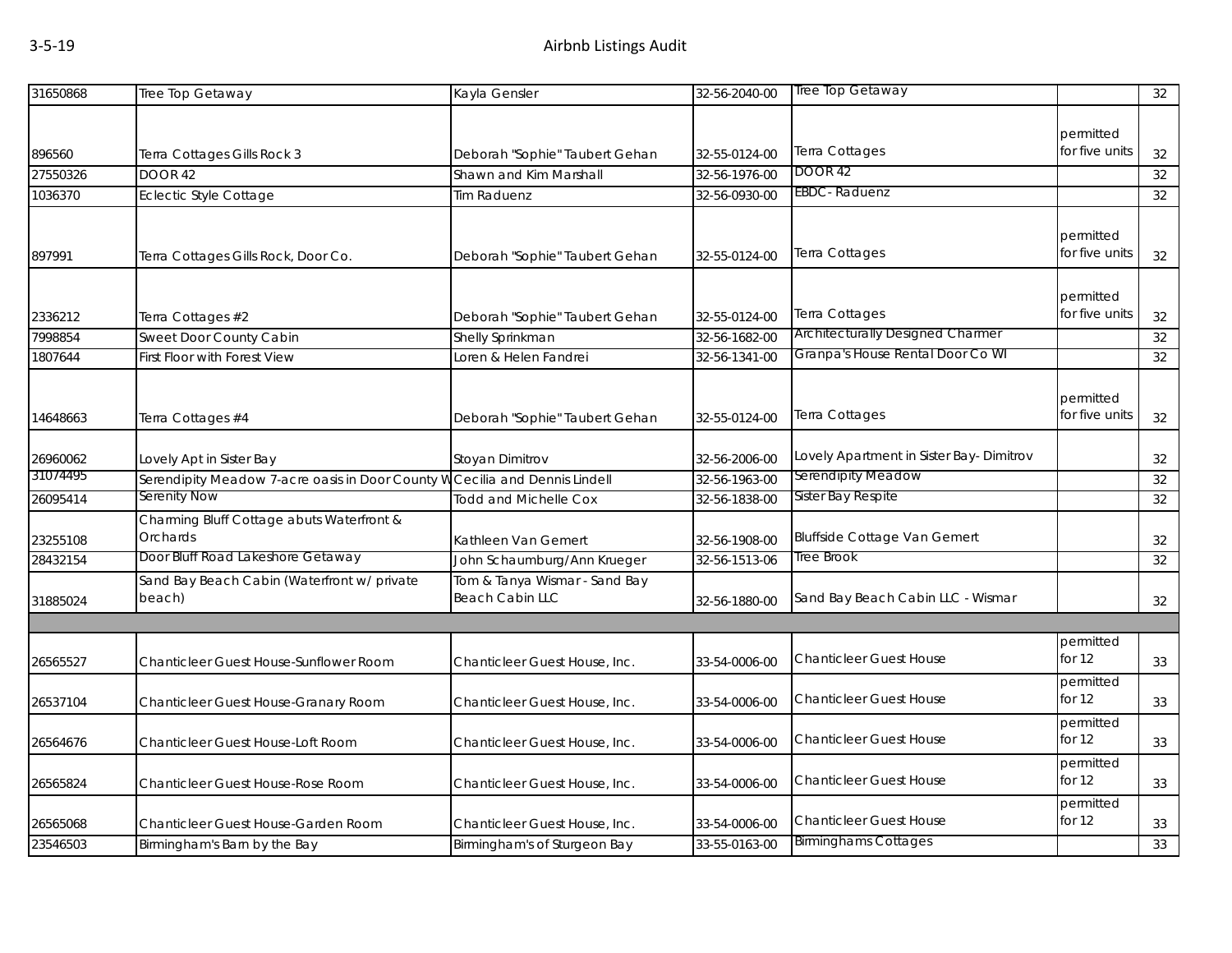| 23582450 | Door County Beach Retreat                                             | <b>Bill Thorton</b>                                     | 33-55-0726-00  | Door County Beach Retreat                                    |             | 33 |
|----------|-----------------------------------------------------------------------|---------------------------------------------------------|----------------|--------------------------------------------------------------|-------------|----|
| 2293900  | Elegant Farmhouse Central Location                                    | Jan Mills and Russell Burie                             | 33-56-1851-00  | Elegant Farmhouse                                            |             | 33 |
| 3047435  | Cottage on Lake in State Park                                         | Barb & Gil Hoffman                                      | 33-56-1429-00  | Cottage on Lake                                              |             | 33 |
| 22164006 | Serenity in the Woods                                                 | Jeffrey and Lana Pray                                   | 33-56-1691-06  | Serenity in the Woods                                        | <b>DCPM</b> | 33 |
| 22163954 | Lakeside Haven                                                        | Kathy Richmond                                          | 33-56-1240-06  | Lakeside Haven                                               | <b>DCPM</b> | 33 |
| 22164023 | <b>Green House</b>                                                    | A&J Properties, LLC                                     | 33-56-1493-06  | Green House                                                  | <b>DCPM</b> | 33 |
| 25742101 | Lodge on Laurie Lane                                                  | Shirley Becker Trust - Polly Kerkman                    | 33-56-1492-17  | Lodge on Laurie Lane                                         |             | 33 |
| 31488590 | Fantastic Family Cottage on Sand Beach                                | Kaftan Family LLP                                       | 33-55-0777-00  | Kaftan - 4830 Bark Road                                      |             | 33 |
| 28484110 | Featured in Door County Magazine Luxury Homes                         | Travis & Jolyn Boland                                   | 33-56-0620-00  | Whitefish Bay - Boland 4967 Cave Point Dr<br>S               |             | 33 |
| 28359743 | Beautiful home on the best sand beach in Door<br>Co.                  | Gary and Marion Ciepluch                                | 33-56-2009-00  | Beautiful Home on the Best Sand Beach in<br>Do Co - Ciepluch |             | 33 |
| 25551184 | NEW listing! Sand Beach Cottage on Lake<br>Michigan                   | Greg, Mary, Nick and Jennelle<br>Anderson               | 33-56-1942-00  | Sand Beach Cottage - Anderson                                |             | 33 |
| 4860774  | Huge House on Glidden Drive                                           | Mary & Ray Spangler                                     | 33-56-0400-00  | Mary's Beach House                                           |             | 33 |
| 19767552 | <b>Stunning Door County Sunsets</b>                                   | <b>Beth Ann Resch</b>                                   | 33-56-1792-00  | Stunning Door County Sunsets - Resch                         |             | 33 |
| 12323917 | Woodsy Retreat on Lake Michigan                                       | Joan Shiels                                             | 33-56-1627-00  | Woodsy Retreat on Lake Michigan                              |             | 33 |
| 13328872 | Door County Dream House                                               | Fred Suchy                                              | 33-56-0695-00  | Door County Dream Home                                       |             | 33 |
| 28407162 | Log Cabin on the nicest sand beach in Door CountLog Cabin Rentals LLC |                                                         | 33-56-1447-00  | Log Cabin on the Water                                       |             | 33 |
| 15048452 | Door County Escape!                                                   | Ann Johnson                                             | 33-56-1660-00  | Clark Lake Cottage - Johnson                                 |             | 33 |
|          |                                                                       |                                                         |                |                                                              |             |    |
| 23352551 | Sister Bay Eclectic Cottage                                           | <b>Tim Raduenz</b>                                      | 34-56-1859-00  | SBDC                                                         |             | 34 |
| 20981273 | Sister Bay Cottage                                                    | Karen Berndt                                            | 34-56-1788-00  | Sister Bay Cottage                                           |             | 34 |
| 22163906 | <b>Hidden Gem</b>                                                     | Julie & Nathan Slovin                                   | 34-56-0495-06  | Hidden Gem on Trillium                                       | <b>DCPM</b> | 34 |
| 22164033 | Trillium Lane                                                         | Dennis & Maribeth Dorn                                  | 34-56-1702-06  | <b>Trillium Retreat</b>                                      | <b>DCPM</b> | 34 |
| 22163993 | Port New                                                              | <b>Andrew Bookmeier</b>                                 | 34-56-0075-06  | Port New                                                     | <b>DCPM</b> | 34 |
| 22164040 | Wall to Wall Retreat                                                  | Jack and Teresa Wall                                    | 34-56-1335-016 | Wall to Wall Retreat                                         | <b>DCPM</b> | 34 |
| 22339043 | King's Landing                                                        | <b>Wiswell Property Group</b>                           | 34-56-1602-06  | Kings Landing                                                | <b>DCPM</b> | 34 |
| 22163827 | Copper Moon                                                           | Donald Denny                                            | 34-55-0761-06  | Copper Moon Cottage                                          | <b>DCPM</b> | 34 |
| 23698884 | Another Thyme                                                         | David Peterson                                          | 34-56-1805-06  | Anpther Thyme                                                | <b>DCPM</b> | 34 |
| 25692031 | Salinskys Domicile Cottage                                            | <b>Jim Salinsky</b>                                     | 34-56-1757-06  | Salinskys Domicile Cottage                                   | <b>DCPM</b> | 34 |
| 22164027 | <b>High Garden</b>                                                    | Jeff & Alisha Wiswell - Wiswell Property (34-56-1888-06 |                | High Garden                                                  | DCPM        | 34 |
| 24200272 | Cotter Cottage                                                        | <b>Brandon Cotter</b>                                   | 34-56-1885-00  | Cotter Cottage                                               |             | 34 |
| 27491674 | Large Classic Cottage in Heart of Sister Bay                          | Ashley Prange et al                                     | 34-56-1985-00  | Large Classic Cottage in Hear of Sister Bay                  |             | 34 |
| 26327643 | The Yoga Pad - Open & Eclectic Includes Free Yog Brad Massey          |                                                         | 34-56-1982-00  | Yoga Pad, The                                                |             | 34 |
| 12672427 | Beach view waterfront park access!                                    | Dawn and Walter Nawrot                                  | 34-56-1620-00  | Parkview Drive - Nawrot                                      |             | 34 |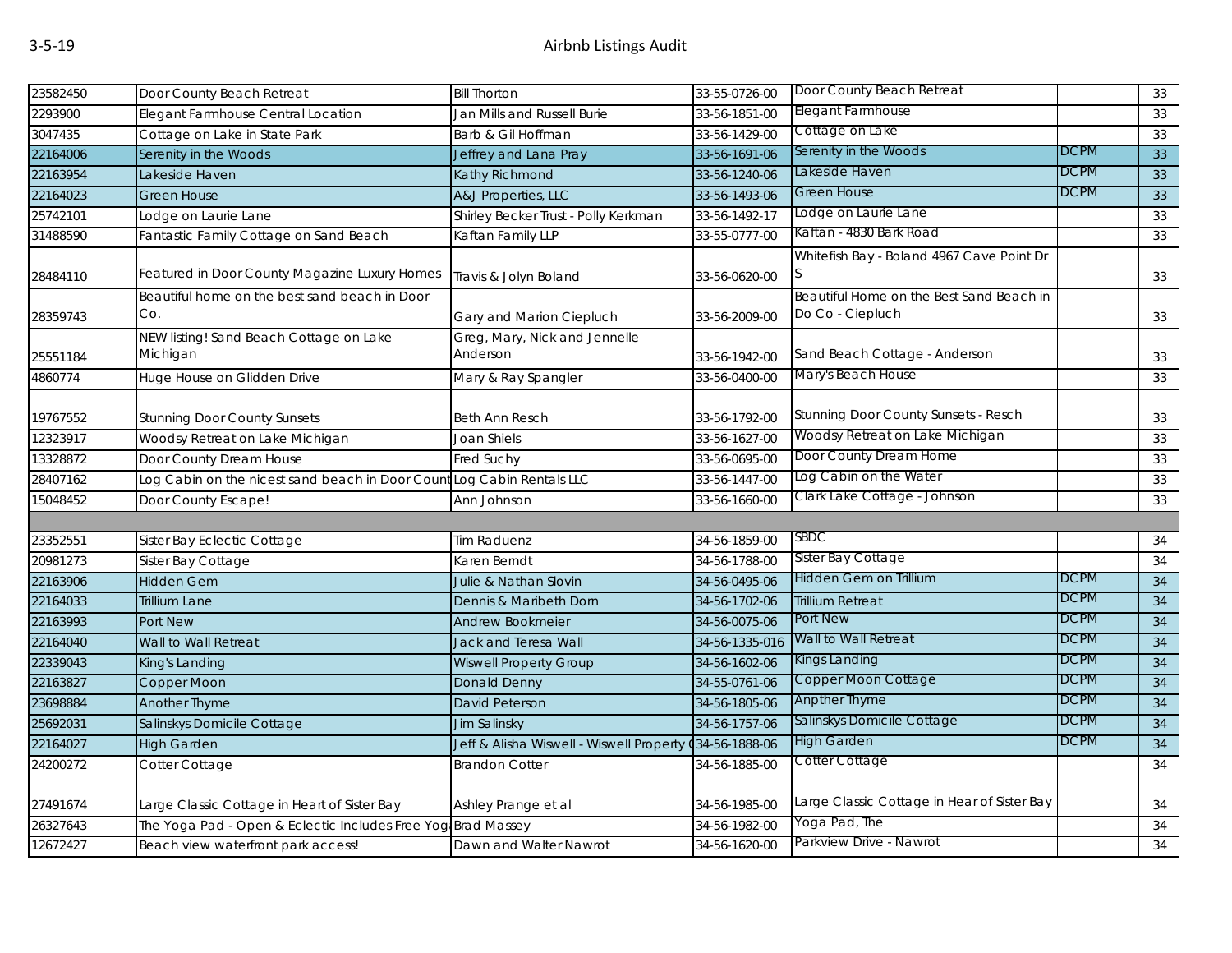## 3-5-19 Airbnb Listings Audit

| 25692012 | Door in the woods                                            | Tom Ahlbeck - Daisy Ahlbeck Trust | 34-56-1892-06 | Door in the Woods                  |                     | 34 |
|----------|--------------------------------------------------------------|-----------------------------------|---------------|------------------------------------|---------------------|----|
| 19227870 | Cute and Cozy Steps from Downtown                            | Audrey and Craig Schmidt          | 34-56-1769-00 | Cute and Cozy Sister Bay - Schmidt |                     | 34 |
| 30958438 | Maple Manor                                                  | <b>Gary Polipnick</b>             | 34-56-2050-00 | Maple Manor - Polipnick            |                     | 34 |
| 30368118 | Hillside Haven                                               | Pamela Schmitz/ CPS Holdings LLC  | 34-56-2051-00 | Hillside Haven                     |                     | 34 |
| 16332969 | Family Friendly Retreat in the Heart of Sister Bay           | Pamela Schmitz/ CPS Holdings LLC  | 34-56-1695-00 | Sister Bay Chalet                  |                     | 34 |
|          |                                                              |                                   |               |                                    |                     |    |
| 31927631 | Room, 1 Queen Bed, Second Floor                              | Holiday Motel Management LLC      | 35-50-0964-00 | Holiday Music Hotel                | permitted<br>for 18 | 35 |
| 24476710 | Room, 1 Queen Bed, Ground Floor                              | Holiday Motel Management LLC      | 35-50-0964-00 | Holiday Music Hotel                | permitted<br>for 18 | 35 |
| 24498867 | Room, 1 Queen Bed and 1 Full Bed, Ground Floor               | Holiday Motel Management LLC      | 35-50-0964-00 | Holiday Music Hotel                | permitted<br>for 18 | 35 |
| 31928802 | Room, 1 King Bed, Second Floor                               | Holiday Motel Management LLC      | 35-50-0964-00 | Holiday Music Hotel                | permitted<br>for 18 | 35 |
| 31926806 | Room, 2 Double beds, Ground Floor                            | Holiday Motel Management LLC      | 35-50-0964-00 | Holiday Music Hotel                | permitted<br>for 18 | 35 |
| 31928561 | Room, 1 Queen Bed and 1 Full Bed, Second Floor               | Holiday Motel Management LLC      | 35-50-0964-00 | Holiday Music Hotel                | permitted<br>for 18 | 35 |
| 31928285 | Room, 2 Double Beds, Second Floor                            | Holiday Motel Management LLC      | 35-50-0964-00 | Holiday Music Hotel                | permitted<br>for 18 | 35 |
| 31927648 | Deluxe Room, 1 Queen Bed, Second Floor                       | Holiday Motel Management LLC      | 35-50-0964-00 | Holiday Music Hotel                | permitted<br>for 18 | 35 |
| 31929058 | Deluxe Room, 1 King Bed, Second Floor                        | Holiday Motel Management LLC      | 35-50-0964-00 | Holiday Music Hotel                | permitted<br>for 18 | 35 |
| 31877729 | Steeple View Cottage                                         | Dennis Statz                      | 35-52-0856-00 | White Lace Inn                     | permitted<br>for 19 | 35 |
| 31535739 | Room 1: Door County Orchard (Main House) -<br>White Lace Inn | Dennis Statz                      | 35-52-0856-00 | White Lace Inn                     | permitted<br>for 19 | 35 |
| 31535845 | Room 2: Old Garden Roses (Main House) - White<br>Lace Inn    | Dennis Statz                      | 35-52-0856-00 | White Lace Inn                     | permitted<br>for 19 | 35 |
| 31536049 | Room 3: English Lavender (Main House) - White<br>Lace Inn    | Dennis Statz                      | 35-52-0856-00 | White Lace Inn                     | permitted<br>for 19 | 35 |
| 31536176 | Room 4: Romantic Retreat (Main House) - White<br>Lace Inn    | Dennis Statz                      | 35-52-0856-00 | White Lace Inn                     | permitted<br>for 19 | 35 |
| 31536254 | Room 6: Vintage Rose (Garden house) - White<br>Lace Inn      | Dennis Statz                      | 35-52-0856-00 | White Lace Inn                     | permitted<br>for 19 | 35 |
| 31536340 | Room 7: Garden View (Garden House) - White<br>Lace Inn       | Dennis Statz                      | 35-52-0856-00 | White Lace Inn                     | permitted<br>for 19 | 35 |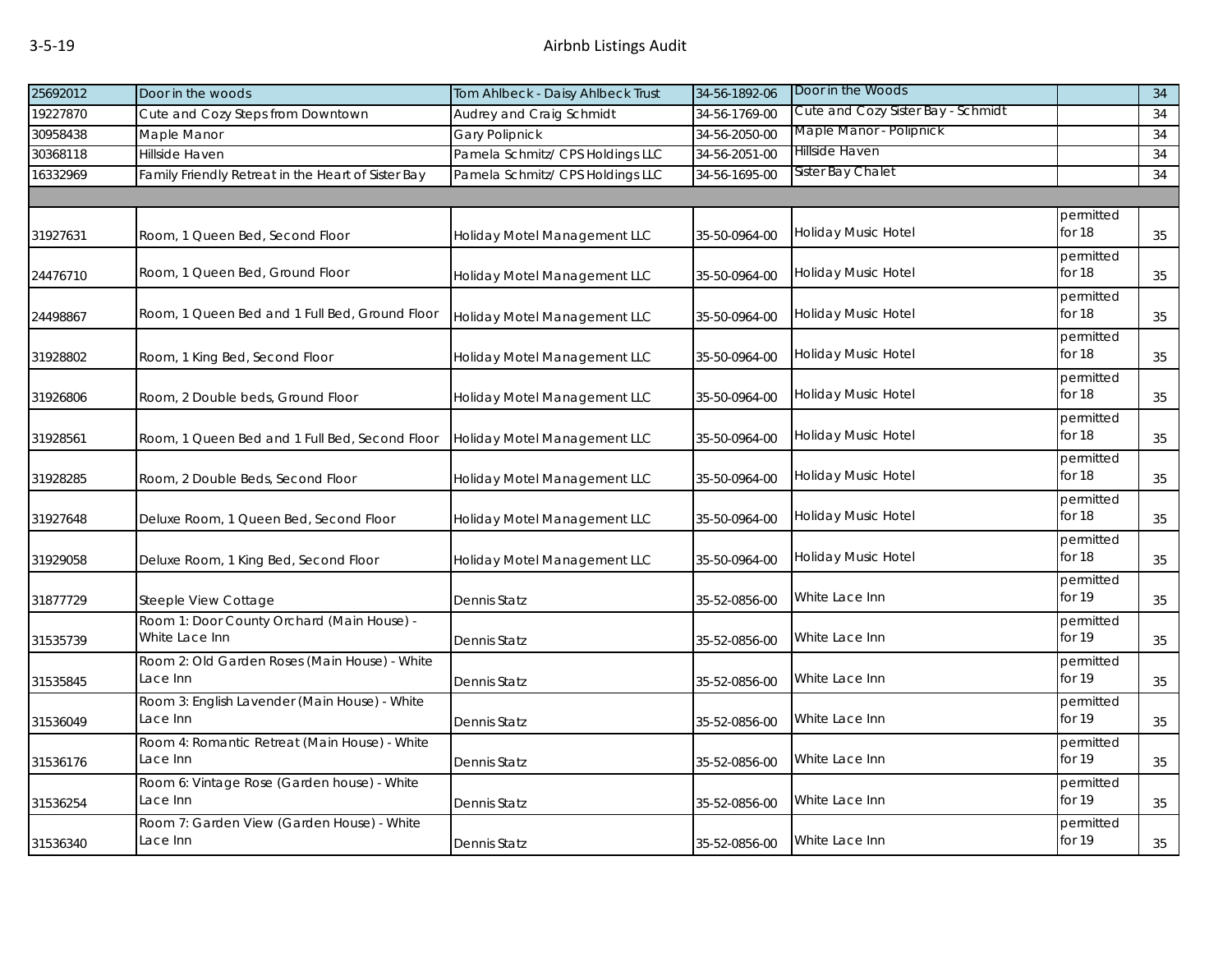| Room 8: English Country (Garden House) - White<br>Lace Inn    |              |               |                | permitted           |    |
|---------------------------------------------------------------|--------------|---------------|----------------|---------------------|----|
|                                                               | Dennis Statz | 35-52-0856-00 | White Lace Inn | for 19              | 35 |
| Room 9: Casual Victorian (Garden House) - White<br>Lace Inn   | Dennis Statz | 35-52-0856-00 | White Lace Inn | permitted<br>for 19 | 35 |
| Room 10: Secret Garden (Garden House) - White<br>Lace Inn     | Dennis Statz | 35-52-0856-00 | White Lace Inn | permitted<br>for 19 | 35 |
| Room 11: The Hideaway (Garden House) - White<br>Lace Inn      | Dennis Statz | 35-52-0856-00 | White Lace Inn | permitted<br>for 19 | 35 |
| Suite 16: Winter Warmth (Hadley House) - White<br>Lace Inn    | Dennis Statz | 35-52-0856-00 | White Lace Inn | permitted<br>for 19 | 35 |
| Suite 17: Country Summer (Hadley House) - White<br>Lace Inn   | Dennis Statz | 35-52-0856-00 | White Lace Inn | permitted<br>for 19 | 35 |
| Suite 18: Fall Festival (Hadley House) - White Lace<br>Inn    | Dennis Statz | 35-52-0856-00 | White Lace Inn | permitted<br>for 19 | 35 |
| Suite 19: Spring Floral (Hadley House) - White Lace<br>Inn    | Dennis Statz | 35-52-0856-00 | White Lace Inn | permitted<br>for 19 | 35 |
| Room A: Royal Chamber (Washburn House) -<br>White Lace Inn    | Dennis Statz | 35-52-0856-00 | White Lace Inn | permitted<br>for 19 | 35 |
| Suite B: Victorian Suite (Washburn House) - White<br>Lace Inn | Dennis Statz | 35-52-0856-00 | White Lace Inn | permitted<br>for 19 | 35 |
| Room C: Wild Roses (Washburn House) - White<br>Lace Inn       | Dennis Statz | 35-52-0856-00 | White Lace Inn | permitted<br>for 19 | 35 |
| Room D: Country Cottage (Washburn House) -<br>White Lace Inn  | Dennis Statz | 35-52-0856-00 | White Lace Inn | permitted<br>for 19 | 35 |
| Private BR/BA, Whrlpl, Historic B&B                           | Dennis Statz | 35-52-0856-00 | White Lace Inn | permitted<br>for 19 | 35 |
| Private BR/BA, FP&WHP, Historic B&B                           | Dennis Statz | 35-52-0856-00 | White Lace Inn | permitted<br>for 19 | 35 |
| Private BR/BA, Frplce, Historic B&B                           | Dennis Statz | 35-52-0856-00 | White Lace Inn | permitted<br>for 19 | 35 |
| Private BR/BA, FP&WHP, Historic B&B                           | Dennis Statz | 35-52-0856-00 | White Lace Inn | permitted<br>for 19 | 35 |
| Private BR/BA, FP&WHP, Historic B&B                           | Dennis Statz | 35-52-0856-00 | White Lace Inn | permitted<br>for 19 | 35 |
| Private BR/BA, FP&WHP, Historic B&B                           | Dennis Statz | 35-52-0856-00 | White Lace Inn | permitted<br>for 19 | 35 |
| Private BR/BA, FP&WHP, Historic B&B                           | Dennis Statz | 35-52-0856-00 | White Lace Inn | permitted<br>for 19 | 35 |
|                                                               |              |               |                |                     |    |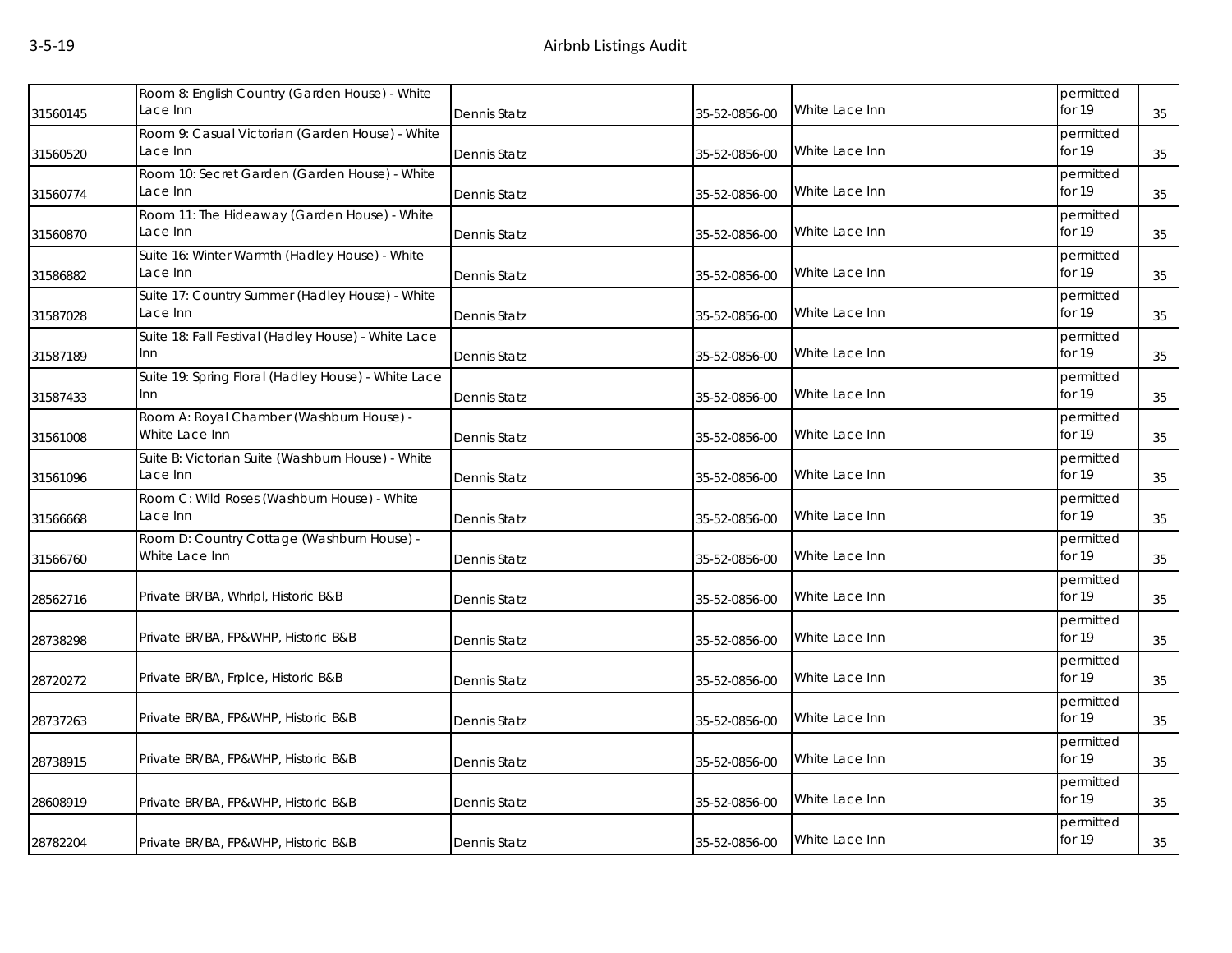| 28739719 | Private BR/BA, FP&WHP, Historic B&B                 | Dennis Statz                   | 35-52-0856-00 | White Lace Inn                         | permitted<br>for 19        | 35 |
|----------|-----------------------------------------------------|--------------------------------|---------------|----------------------------------------|----------------------------|----|
| 28781413 | Private BR/BA, FP&WHP, Historic B&B                 | Dennis Statz                   | 35-52-0856-00 | White Lace Inn                         | permitted<br>for 19        | 35 |
| 10569102 | Private BR/BA, FRPLCE, Historic B&B                 | Dennis Statz                   | 35-52-0856-00 | White Lace Inn                         | permitted<br>for 19        | 35 |
| 10731586 | Private BR/BA, FP & WHO, Historic B&B               | Dennis Statz                   | 35-52-0856-00 | White Lace Inn                         | permitted<br>for 19        | 35 |
| 10700860 | Private BR/BA, Whrlpl, Historic B&B                 | Dennis Statz                   | 35-52-0856-00 | White Lace Inn                         | permitted<br>for 19        | 35 |
| 10730935 | Private BR/BA, FP & WHP, Historic B&B               | Dennis Statz                   | 35-52-0856-00 | White Lace Inn                         | permitted<br>for 19        | 35 |
| 4692800  | the Magnolia Suite                                  | Diane Allen & Mike Perski      | 35-53-1096-00 | The Magnolia                           |                            | 35 |
| 3324489  | Downtown Sturgeon Bay, Arbor                        | RME Holdings - Robert Esposito | 35-53-1452-00 | Arbor and Postcard - RME Holdings      | Permitted<br>for two units | 35 |
| 3190446  | Downtown Sturgeon Bay - Postcard                    | RME Holdings - Robert Esposito | 35-53-1452-00 | Arbor and Postcard - RME Holdings      | Permitted<br>for two units | 35 |
| 19180482 | The Coach House                                     | Robert & Teresa Esposito       | 35-53-1628-00 | Villa and Corner Suite                 | permitted<br>for $3$       | 35 |
| 12792862 | Downtown Sturgeon Bay CornerSuite                   | Robert & Teresa Esposito       | 35-53-1628-00 | Villa and Corner Suite                 | permitted<br>for 3         | 35 |
| 12793691 | Downtown Sturgeon Bay Villa Suite                   | Robert & Teresa Esposito       | 35-53-1628-00 | Villa and Corner Suite                 | permitted<br>for 3         | 35 |
| 28540445 | Sweet Suites                                        | <b>Terry Ullman</b>            | 35-54-1967-00 | Door County Candy B&B                  |                            | 35 |
| 22027336 | Dancing Dragonfly Airbnb                            | David Hayes                    | 35-54-1427-00 |                                        |                            | 35 |
| 31039083 | Dancing Dragonfly - Sunset Room                     | David Hayes                    | 35-54-1427-00 | Reynolds House B&B - Dancing Dragonfly | permitted<br>for $4$       | 35 |
| 31038791 | Dancing Dragonfly - Sunrise Room                    | David Hayes                    | 35-54-1427-00 | Reynolds House B&B - Dancing Dragonfly | permitted<br>for $4$       | 35 |
| 31039543 | Dancing Dragonfly - Northstar Room                  | David Hayes                    | 35-54-1427-00 | Reynolds House B&B - Dancing Dragonfly | permitted<br>for 4         | 35 |
| 26745725 | Garden Gate Bed and Breakfast: Vintage Rose<br>Room | Robin Vallow                   | 35-54-0858-00 | Garden Gate                            | permitted<br>for $4$       | 35 |
| 27084207 | Garden Gate Bed and Breakfast: Garden Suite         | Robin Vallow                   | 35-54-0858-00 | Garden Gate                            | permitted<br>for $4$       | 35 |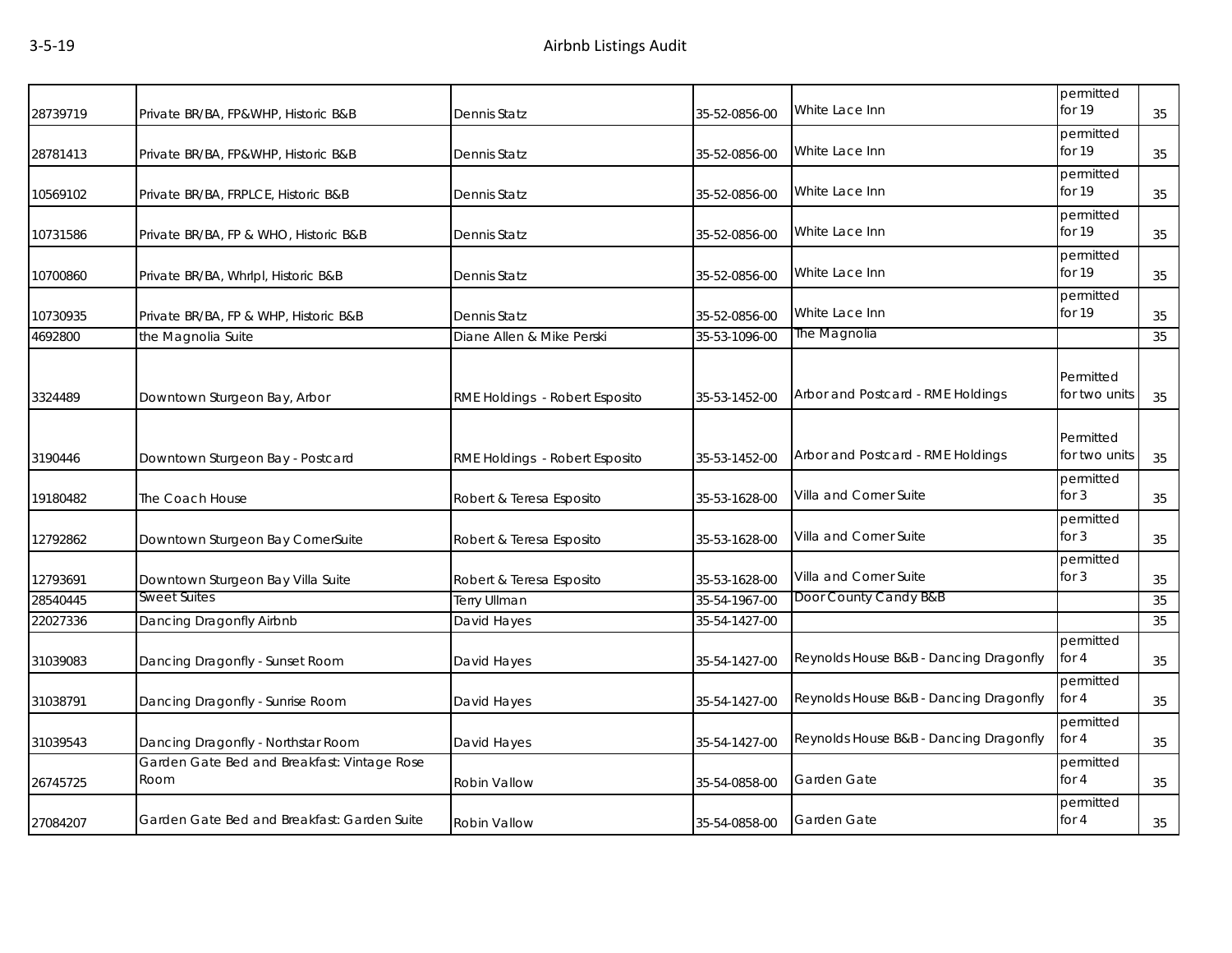| Garden Gate Bed & Breakfast: English Lavender<br>Garden Gate<br>Room<br>27085342<br><b>Robin Vallow</b><br>35-54-0858-00<br>Garden Gate Bed and Breakfast: Cottage Rose<br>Room<br>Garden Gate<br>27085059<br>Robin Vallow<br>35-54-0858-00<br>Diplomat Bed and Breakfast<br>The Diplomat Bed and Breakfast/Chancery suite<br>Tami Dal Santo<br>35-54-1544-00<br>17586605<br>Diplomat Bed and Breakfast<br>Diplomat Bed and Breakfast/Treaty Suite<br>Tami Dal Santo<br>35-54-1544-00<br>9506189<br>CenterPointe Marina<br>3280736<br>Door County Waterfront Cottage<br>CenterPointe Yacht Services<br>35-56-0911-00<br>CenterPointe Marina<br>13749828<br>Door County Waterfront Cottage<br>35-56-0911-00<br>CenterPointe Yacht Services<br>Sturgeon Bay Countryside Studio<br>Sturgeon Bay Countryside Studio<br>26452662<br>Aaron Carmody<br>35-56-1928-00<br>Sive's Door<br>Sive's Door<br>27834966<br>Sive's Door LLC - Rebecca Bodmer<br>35-56-1972-00<br>Myrtles Place<br><b>Myrtles Place</b><br>27877637<br>35-56-1947-00<br><b>Bonny Schinkten</b><br>The Blue Cottage Cozy city cottage near<br>Blue Cottage, The -Haight<br>downtown.<br>27503937<br>Tom Haight<br>35-56-1991-00<br>West Side Gem - 223 S Lansing<br>West Side Gem<br>24607218<br>Susan I Guthrie<br>35-56-1918-00<br>Three Bedroom House - Lyons<br>3BR Newly Renovated House in Sturgeon Bay<br>24911248<br>Phlip Lyons and Judith Dwyer Lyons<br>35-56-1994-00<br>Bayside Cottage -- Bohrer - 3815 Bayshore<br>25487105<br>Sturgeon Bay Waterfront Cottage<br>Justin & Lindsey Bohrer<br>33-56-1954-00<br>Lily Pad Cottage<br>Lily Pad Cottage<br>16392503<br>Alisa Landman<br>35-56-1808-00<br>Lily Pad Cottage<br>Eagle's Nest, Waterfront Apartment<br>35-56-1808-00<br>28284749<br>Alisa Landman<br>Neenah Street Holdings<br>Close to Everything in Sturgeon Bay<br>14487990<br>35-56-1673-00<br>Ann Kifer<br>Castaway Cottage<br>24733645<br>Castaway Cottage<br>35-56-1936-00<br>Jonathan & Kathy Salit<br>18683132<br>Perfectly Downtown<br>Carter Holdings LLC<br>35-56-1746-00<br>Perfectly Downtown and Delaware Dream<br>19762075<br>Delaware Dream<br>Carter Holdings LLC<br>Perfectly Downtown and Delaware Dream<br>35-56-1746-00 |                                 |    |
|---------------------------------------------------------------------------------------------------------------------------------------------------------------------------------------------------------------------------------------------------------------------------------------------------------------------------------------------------------------------------------------------------------------------------------------------------------------------------------------------------------------------------------------------------------------------------------------------------------------------------------------------------------------------------------------------------------------------------------------------------------------------------------------------------------------------------------------------------------------------------------------------------------------------------------------------------------------------------------------------------------------------------------------------------------------------------------------------------------------------------------------------------------------------------------------------------------------------------------------------------------------------------------------------------------------------------------------------------------------------------------------------------------------------------------------------------------------------------------------------------------------------------------------------------------------------------------------------------------------------------------------------------------------------------------------------------------------------------------------------------------------------------------------------------------------------------------------------------------------------------------------------------------------------------------------------------------------------------------------------------------------------------------------------------------------------------------------------------------------------------------------------------------------------------------------------------------------------------------|---------------------------------|----|
|                                                                                                                                                                                                                                                                                                                                                                                                                                                                                                                                                                                                                                                                                                                                                                                                                                                                                                                                                                                                                                                                                                                                                                                                                                                                                                                                                                                                                                                                                                                                                                                                                                                                                                                                                                                                                                                                                                                                                                                                                                                                                                                                                                                                                                 | permitted<br>for 4              | 35 |
|                                                                                                                                                                                                                                                                                                                                                                                                                                                                                                                                                                                                                                                                                                                                                                                                                                                                                                                                                                                                                                                                                                                                                                                                                                                                                                                                                                                                                                                                                                                                                                                                                                                                                                                                                                                                                                                                                                                                                                                                                                                                                                                                                                                                                                 | permitted                       |    |
|                                                                                                                                                                                                                                                                                                                                                                                                                                                                                                                                                                                                                                                                                                                                                                                                                                                                                                                                                                                                                                                                                                                                                                                                                                                                                                                                                                                                                                                                                                                                                                                                                                                                                                                                                                                                                                                                                                                                                                                                                                                                                                                                                                                                                                 | for 4                           | 35 |
|                                                                                                                                                                                                                                                                                                                                                                                                                                                                                                                                                                                                                                                                                                                                                                                                                                                                                                                                                                                                                                                                                                                                                                                                                                                                                                                                                                                                                                                                                                                                                                                                                                                                                                                                                                                                                                                                                                                                                                                                                                                                                                                                                                                                                                 | permitted<br>for six units      | 35 |
|                                                                                                                                                                                                                                                                                                                                                                                                                                                                                                                                                                                                                                                                                                                                                                                                                                                                                                                                                                                                                                                                                                                                                                                                                                                                                                                                                                                                                                                                                                                                                                                                                                                                                                                                                                                                                                                                                                                                                                                                                                                                                                                                                                                                                                 | permitted<br>for six units      | 35 |
|                                                                                                                                                                                                                                                                                                                                                                                                                                                                                                                                                                                                                                                                                                                                                                                                                                                                                                                                                                                                                                                                                                                                                                                                                                                                                                                                                                                                                                                                                                                                                                                                                                                                                                                                                                                                                                                                                                                                                                                                                                                                                                                                                                                                                                 | permitted<br>for three<br>units | 35 |
|                                                                                                                                                                                                                                                                                                                                                                                                                                                                                                                                                                                                                                                                                                                                                                                                                                                                                                                                                                                                                                                                                                                                                                                                                                                                                                                                                                                                                                                                                                                                                                                                                                                                                                                                                                                                                                                                                                                                                                                                                                                                                                                                                                                                                                 | permitted<br>for three          |    |
|                                                                                                                                                                                                                                                                                                                                                                                                                                                                                                                                                                                                                                                                                                                                                                                                                                                                                                                                                                                                                                                                                                                                                                                                                                                                                                                                                                                                                                                                                                                                                                                                                                                                                                                                                                                                                                                                                                                                                                                                                                                                                                                                                                                                                                 | units                           | 35 |
|                                                                                                                                                                                                                                                                                                                                                                                                                                                                                                                                                                                                                                                                                                                                                                                                                                                                                                                                                                                                                                                                                                                                                                                                                                                                                                                                                                                                                                                                                                                                                                                                                                                                                                                                                                                                                                                                                                                                                                                                                                                                                                                                                                                                                                 |                                 | 35 |
|                                                                                                                                                                                                                                                                                                                                                                                                                                                                                                                                                                                                                                                                                                                                                                                                                                                                                                                                                                                                                                                                                                                                                                                                                                                                                                                                                                                                                                                                                                                                                                                                                                                                                                                                                                                                                                                                                                                                                                                                                                                                                                                                                                                                                                 |                                 | 35 |
|                                                                                                                                                                                                                                                                                                                                                                                                                                                                                                                                                                                                                                                                                                                                                                                                                                                                                                                                                                                                                                                                                                                                                                                                                                                                                                                                                                                                                                                                                                                                                                                                                                                                                                                                                                                                                                                                                                                                                                                                                                                                                                                                                                                                                                 |                                 | 35 |
|                                                                                                                                                                                                                                                                                                                                                                                                                                                                                                                                                                                                                                                                                                                                                                                                                                                                                                                                                                                                                                                                                                                                                                                                                                                                                                                                                                                                                                                                                                                                                                                                                                                                                                                                                                                                                                                                                                                                                                                                                                                                                                                                                                                                                                 |                                 | 35 |
|                                                                                                                                                                                                                                                                                                                                                                                                                                                                                                                                                                                                                                                                                                                                                                                                                                                                                                                                                                                                                                                                                                                                                                                                                                                                                                                                                                                                                                                                                                                                                                                                                                                                                                                                                                                                                                                                                                                                                                                                                                                                                                                                                                                                                                 |                                 | 35 |
|                                                                                                                                                                                                                                                                                                                                                                                                                                                                                                                                                                                                                                                                                                                                                                                                                                                                                                                                                                                                                                                                                                                                                                                                                                                                                                                                                                                                                                                                                                                                                                                                                                                                                                                                                                                                                                                                                                                                                                                                                                                                                                                                                                                                                                 |                                 | 35 |
|                                                                                                                                                                                                                                                                                                                                                                                                                                                                                                                                                                                                                                                                                                                                                                                                                                                                                                                                                                                                                                                                                                                                                                                                                                                                                                                                                                                                                                                                                                                                                                                                                                                                                                                                                                                                                                                                                                                                                                                                                                                                                                                                                                                                                                 |                                 | 35 |
|                                                                                                                                                                                                                                                                                                                                                                                                                                                                                                                                                                                                                                                                                                                                                                                                                                                                                                                                                                                                                                                                                                                                                                                                                                                                                                                                                                                                                                                                                                                                                                                                                                                                                                                                                                                                                                                                                                                                                                                                                                                                                                                                                                                                                                 |                                 | 35 |
|                                                                                                                                                                                                                                                                                                                                                                                                                                                                                                                                                                                                                                                                                                                                                                                                                                                                                                                                                                                                                                                                                                                                                                                                                                                                                                                                                                                                                                                                                                                                                                                                                                                                                                                                                                                                                                                                                                                                                                                                                                                                                                                                                                                                                                 |                                 | 35 |
|                                                                                                                                                                                                                                                                                                                                                                                                                                                                                                                                                                                                                                                                                                                                                                                                                                                                                                                                                                                                                                                                                                                                                                                                                                                                                                                                                                                                                                                                                                                                                                                                                                                                                                                                                                                                                                                                                                                                                                                                                                                                                                                                                                                                                                 |                                 | 35 |
|                                                                                                                                                                                                                                                                                                                                                                                                                                                                                                                                                                                                                                                                                                                                                                                                                                                                                                                                                                                                                                                                                                                                                                                                                                                                                                                                                                                                                                                                                                                                                                                                                                                                                                                                                                                                                                                                                                                                                                                                                                                                                                                                                                                                                                 |                                 | 35 |
|                                                                                                                                                                                                                                                                                                                                                                                                                                                                                                                                                                                                                                                                                                                                                                                                                                                                                                                                                                                                                                                                                                                                                                                                                                                                                                                                                                                                                                                                                                                                                                                                                                                                                                                                                                                                                                                                                                                                                                                                                                                                                                                                                                                                                                 | permitted<br>for $2$            | 35 |
|                                                                                                                                                                                                                                                                                                                                                                                                                                                                                                                                                                                                                                                                                                                                                                                                                                                                                                                                                                                                                                                                                                                                                                                                                                                                                                                                                                                                                                                                                                                                                                                                                                                                                                                                                                                                                                                                                                                                                                                                                                                                                                                                                                                                                                 | permitted<br>for 2              | 35 |
| NEW!Waterfront Sturgeon Bay Home w/Deck & Fire<br>Pit<br>On Bay Thyme<br>24629975<br>Cheryl Link<br>35-56-1875-00                                                                                                                                                                                                                                                                                                                                                                                                                                                                                                                                                                                                                                                                                                                                                                                                                                                                                                                                                                                                                                                                                                                                                                                                                                                                                                                                                                                                                                                                                                                                                                                                                                                                                                                                                                                                                                                                                                                                                                                                                                                                                                               |                                 | 35 |
| Suite on the Water<br>25614073<br>Pelican Suite, Door County: Waterfront Suite<br>35-56-1819-00<br>John Hermanson                                                                                                                                                                                                                                                                                                                                                                                                                                                                                                                                                                                                                                                                                                                                                                                                                                                                                                                                                                                                                                                                                                                                                                                                                                                                                                                                                                                                                                                                                                                                                                                                                                                                                                                                                                                                                                                                                                                                                                                                                                                                                                               | Peritted for                    | 35 |
| Suite on the Water<br>25623966<br>Turtle Suite, Door County: Waterfront Suite<br>John Hermanson<br>35-56-1819-00                                                                                                                                                                                                                                                                                                                                                                                                                                                                                                                                                                                                                                                                                                                                                                                                                                                                                                                                                                                                                                                                                                                                                                                                                                                                                                                                                                                                                                                                                                                                                                                                                                                                                                                                                                                                                                                                                                                                                                                                                                                                                                                | Peritted for<br>3               | 35 |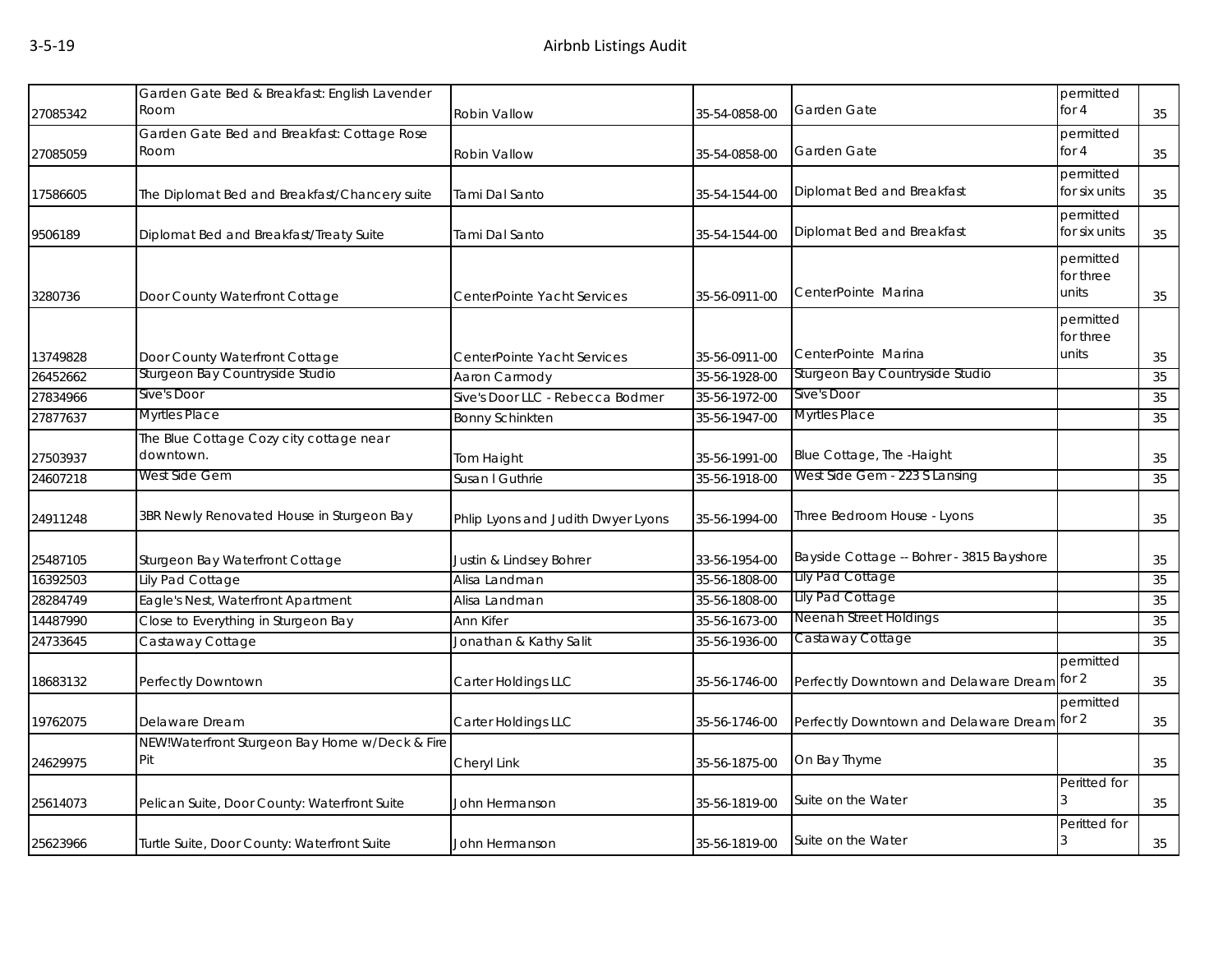| 25621059 | The Nest, Door County: Room in Waterfront Home                           | John Hermanson                                      | 35-56-1819-00 | Suite on the Water                    | Peritted for         | 35 |
|----------|--------------------------------------------------------------------------|-----------------------------------------------------|---------------|---------------------------------------|----------------------|----|
|          |                                                                          |                                                     |               | Hilpipre-228 N 7th Ave - Collectic    |                      |    |
| 26270652 | NEW! 'Collectic Farmhouse Suite!' in Sturgeon Bay!                       | Aaron Hilpipre                                      | 35-56-1939-00 | Farmhouse Suite                       |                      | 35 |
| 19179293 | Door County Bayview                                                      | Diane Rockwell                                      | 35-56-1772-00 | Door County Bayview                   |                      | 35 |
|          |                                                                          |                                                     |               |                                       | <b>INACTIVE</b>      |    |
| 8146241  | <b>Cute Yellow House</b>                                                 | Joan Schiels/Jan Mills                              | 35-56-1559-00 | <b>Little Yellow House</b>            | <b>PERMIT</b>        | 35 |
|          |                                                                          |                                                     |               |                                       |                      |    |
| 21982114 | Sturgeon Bay Waterfront Cottage                                          | Eric Minten                                         | 35-56-1767-00 | Door County Waterfront Cottage Minten |                      | 35 |
| 24261293 | Dock on the Bay Coach Home                                               | Fear Investments                                    | 35-56-1889-00 | Dock on the Bay                       |                      | 35 |
| 3518762  | Downtown Sturgeon Bay, Door County                                       | Hans Reumschuessel                                  | 35-56-1437-00 | Downtown Sturgeon Bay                 |                      | 35 |
| 25319787 | R&H Bayshore Estate                                                      | Helen & Robin Urban                                 | 35-56-1957-00 | R & H Bayshore Estate                 |                      | 35 |
| 9271311  | Chalet on the Shore                                                      | Jennifer Jorns & Brian Frisque                      | 35-56-1663-00 | Chalet by the Shore                   |                      | 35 |
| 21642288 | Overlooking Third Ave                                                    | Joe Baw and Rob Paul                                | 35-53-1816-00 | Overlooking Third Ave                 |                      | 35 |
| 19824536 | Chalet by the Bay                                                        | Jonathan Salit                                      | 35-56-1807-00 | Chalet by the Bay - Salit             |                      | 35 |
| 1095333  | A City Cottage in the Heart of Town                                      | Kelly Avenson & Elliot Goettelman                   | 35-56-1651-00 | City Cottage, The                     |                      | 35 |
| 17380652 | Sawyer View Villa                                                        | Ken Glasheen                                        | 35-56-1726-00 | Sawyer View Village                   |                      | 35 |
| 25578596 | NEW! Sturgeon Bay Home Near Potawatomi State PTom and Christine Dehnert  |                                                     | 35-56-1927-00 | Port View Cottage                     |                      | 35 |
| 15678659 | Yellow Cottage                                                           | Megan and Shane Wheeler                             | 35-56-1946-00 | Yellow Cottage, Wheeler               |                      | 35 |
| 23343621 | Veronica Joyce                                                           | Lola DeVillers and Stuart Champeau                  | 35-56-1877-00 | Veronica Joice                        |                      | 35 |
| 28459138 | Almost Like Home" Door County, Wisconsin                                 | Jerome Jobishop                                     | 35-56-2012-00 | Almost Like Home                      |                      | 35 |
| 26203239 | Air Mikey B                                                              | Michael Bleck                                       | 35-56-1911-00 | Bleck-316 N Joliet                    |                      | 35 |
| 8129738  | Sturgeon Bay Doll House                                                  | Patrice Sebastian                                   | 35-56-1565-00 | Sturgeon Bay Doll House               |                      | 35 |
| 13257277 | Door County Easy Living                                                  | <b>Rich Miller</b>                                  | 35-56-1654-00 | Door County Easy Living - Miller      |                      | 35 |
| 18359397 | <b>Barbara's Guest House</b>                                             | Stephen Day                                         | 35-56-1727-00 | <b>Barbara's Guest House</b>          |                      | 35 |
| 18655796 | Petite Maison Bleu                                                       | Terry Cummings                                      | 35-56-1755-00 | Petite Maison Bleu                    |                      | 35 |
| 28844540 | Sunset house                                                             | ODK PROPERTIES Ben Keleny                           | 35-56-2017-00 | Sunset House - Keleny-Door Belle      | permitted<br>for $2$ | 35 |
| 31924303 | NEW! Downtown Sturgeon Bay Home - Walk to BridgODK PROPERTIES Ben Keleny |                                                     | 35-56-2017-00 | Sunset House - Keleny-Door Belle      | permitted<br>for $2$ | 35 |
| 29946818 | Oak Street Loft   Westside Water View                                    | Jeff Tebon                                          | 35-56-2029-17 | Oak Street Loft - Tebon               |                      | 35 |
| 28538540 | The Ballard House Door County                                            | Restassure                                          | 35-56-2044-17 | <b>Ballard House</b>                  |                      | 35 |
| 28511065 | Door County Home Away From Home                                          | Alison and Phil Weckler                             | 35-56-2001-00 | Door County Home Away from Home       |                      | 35 |
| 23698225 | Boat House on the Bay                                                    | William Anderson                                    | 35-56-1629-06 | <b>Boat House</b>                     | dcpm                 | 35 |
| 23915694 | <b>Boat Bungalow</b>                                                     | Sam Parent                                          | 35-59-1907-00 | Gypsy Soul - Boat bungalow            |                      | 35 |
| 24077834 | Pier Relaxn' - the Floating Cottage                                      | The Yacht Harbor, LLC & Sturgeon Bay<br>Marinas.com | 35-59-1676-01 | Door County Houseboat Rentals, LLC    | permitted<br>for $4$ | 35 |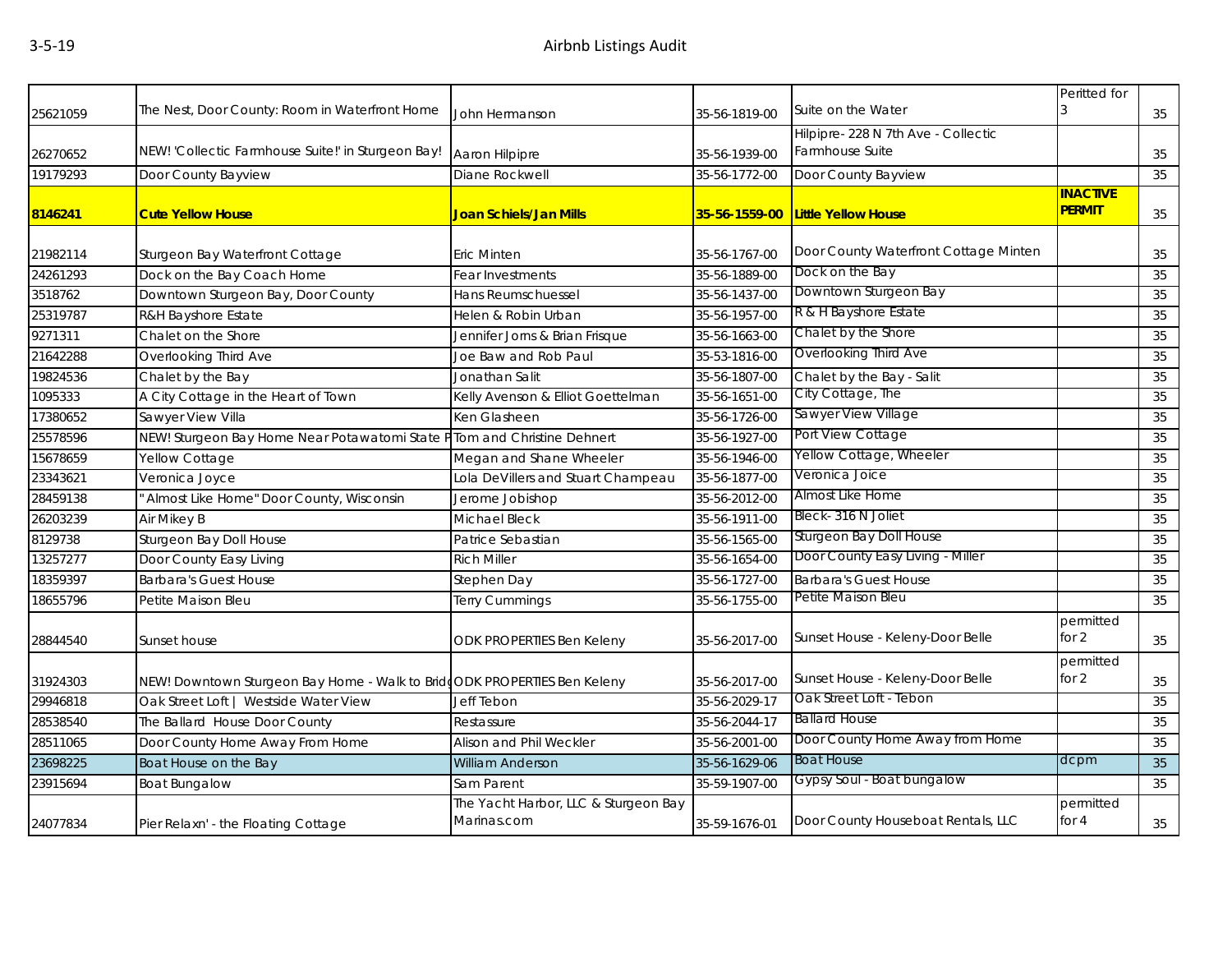|                                                            | The Yacht Harbor, LLC & Sturgeon Bay                                                                                                                                                                                                                                                                                                 |                                                                                                                                                                                                                                                                                                                                                                 | Door County Houseboat Rentals, LLC                                                                                                                           | permitted<br>for 4                                                                                                                                                             | 35                                       |
|------------------------------------------------------------|--------------------------------------------------------------------------------------------------------------------------------------------------------------------------------------------------------------------------------------------------------------------------------------------------------------------------------------|-----------------------------------------------------------------------------------------------------------------------------------------------------------------------------------------------------------------------------------------------------------------------------------------------------------------------------------------------------------------|--------------------------------------------------------------------------------------------------------------------------------------------------------------|--------------------------------------------------------------------------------------------------------------------------------------------------------------------------------|------------------------------------------|
|                                                            | The Yacht Harbor, LLC & Sturgeon Bay                                                                                                                                                                                                                                                                                                 |                                                                                                                                                                                                                                                                                                                                                                 |                                                                                                                                                              | permitted<br>for $4$                                                                                                                                                           | 35                                       |
|                                                            | The Yacht Harbor, LLC & Sturgeon Bay                                                                                                                                                                                                                                                                                                 |                                                                                                                                                                                                                                                                                                                                                                 |                                                                                                                                                              | permitted<br>for 4                                                                                                                                                             | 35                                       |
|                                                            |                                                                                                                                                                                                                                                                                                                                      |                                                                                                                                                                                                                                                                                                                                                                 |                                                                                                                                                              |                                                                                                                                                                                | 35                                       |
|                                                            |                                                                                                                                                                                                                                                                                                                                      |                                                                                                                                                                                                                                                                                                                                                                 |                                                                                                                                                              |                                                                                                                                                                                | 35                                       |
|                                                            |                                                                                                                                                                                                                                                                                                                                      |                                                                                                                                                                                                                                                                                                                                                                 |                                                                                                                                                              |                                                                                                                                                                                |                                          |
|                                                            |                                                                                                                                                                                                                                                                                                                                      |                                                                                                                                                                                                                                                                                                                                                                 |                                                                                                                                                              |                                                                                                                                                                                | 36                                       |
|                                                            |                                                                                                                                                                                                                                                                                                                                      |                                                                                                                                                                                                                                                                                                                                                                 |                                                                                                                                                              |                                                                                                                                                                                |                                          |
| On the shore of Lake Michigan                              | Ann Emmerich                                                                                                                                                                                                                                                                                                                         | 36-56-1487-00                                                                                                                                                                                                                                                                                                                                                   |                                                                                                                                                              |                                                                                                                                                                                | 36                                       |
|                                                            | Christopher Mohar                                                                                                                                                                                                                                                                                                                    |                                                                                                                                                                                                                                                                                                                                                                 |                                                                                                                                                              |                                                                                                                                                                                | 36                                       |
|                                                            |                                                                                                                                                                                                                                                                                                                                      | 36-56-1731-17                                                                                                                                                                                                                                                                                                                                                   |                                                                                                                                                              |                                                                                                                                                                                | 36                                       |
| Beach House right on Lake Michigan!                        | Mercedes Wadkins                                                                                                                                                                                                                                                                                                                     | 36-56-1814-01                                                                                                                                                                                                                                                                                                                                                   | A Spirit of Adventure-Wadkins -2986 Lake<br>Forest Park Road                                                                                                 |                                                                                                                                                                                | 36                                       |
| <b>Tolan's Cottage</b>                                     | Sally Tolan                                                                                                                                                                                                                                                                                                                          | 36-56-0816-13                                                                                                                                                                                                                                                                                                                                                   | <b>Tolans Cottage</b>                                                                                                                                        |                                                                                                                                                                                | 36                                       |
| WaterFront Townhouse on Sturgeon Bay Channel<br>South Unit |                                                                                                                                                                                                                                                                                                                                      |                                                                                                                                                                                                                                                                                                                                                                 | Port Haven Executive Home                                                                                                                                    |                                                                                                                                                                                | 36                                       |
|                                                            |                                                                                                                                                                                                                                                                                                                                      | 36-56-1329-00                                                                                                                                                                                                                                                                                                                                                   | Port Haven Executive Home                                                                                                                                    |                                                                                                                                                                                | 36                                       |
|                                                            |                                                                                                                                                                                                                                                                                                                                      |                                                                                                                                                                                                                                                                                                                                                                 |                                                                                                                                                              | dup                                                                                                                                                                            | 36                                       |
|                                                            |                                                                                                                                                                                                                                                                                                                                      |                                                                                                                                                                                                                                                                                                                                                                 |                                                                                                                                                              |                                                                                                                                                                                |                                          |
| Peace of Beach                                             | Chris Jeanquart                                                                                                                                                                                                                                                                                                                      | 36-56-1969-00                                                                                                                                                                                                                                                                                                                                                   | Jeanquart - 3140 Lake Forest Park Road                                                                                                                       |                                                                                                                                                                                | 36                                       |
| Lake Lane Cottages in Door County #1                       | Rob Vogel                                                                                                                                                                                                                                                                                                                            | 36-56-0869-00                                                                                                                                                                                                                                                                                                                                                   | Lake Lane Cottages                                                                                                                                           | permitted<br>for $3$                                                                                                                                                           | 36                                       |
| Lake Lane Cottages Camper                                  | Rob Vogel                                                                                                                                                                                                                                                                                                                            | 36-56-0869-00                                                                                                                                                                                                                                                                                                                                                   | Lake Lane Cottages                                                                                                                                           | permitted<br>for $3$                                                                                                                                                           | 36                                       |
| Lake Lane Cottage #2                                       | Rob Vogel                                                                                                                                                                                                                                                                                                                            | 36-56-0869-00                                                                                                                                                                                                                                                                                                                                                   | Lake Lane Cottages                                                                                                                                           | permitted<br>for 3                                                                                                                                                             | 36                                       |
| Historic Family Farm                                       | <b>Tom Mickelson</b>                                                                                                                                                                                                                                                                                                                 | 36-56-1579-00                                                                                                                                                                                                                                                                                                                                                   | Historic Family Farm                                                                                                                                         |                                                                                                                                                                                | 36                                       |
|                                                            |                                                                                                                                                                                                                                                                                                                                      |                                                                                                                                                                                                                                                                                                                                                                 |                                                                                                                                                              |                                                                                                                                                                                |                                          |
| Beautiful Waterfront Cabin Door County                     | Donn Rozz, Robert Paul                                                                                                                                                                                                                                                                                                               | 39-53-1374-00                                                                                                                                                                                                                                                                                                                                                   | Rozz Little Cemetery                                                                                                                                         |                                                                                                                                                                                | 39                                       |
|                                                            |                                                                                                                                                                                                                                                                                                                                      |                                                                                                                                                                                                                                                                                                                                                                 | Rozz Little Cemetery                                                                                                                                         | permite for                                                                                                                                                                    | 39                                       |
|                                                            | Goffard                                                                                                                                                                                                                                                                                                                              |                                                                                                                                                                                                                                                                                                                                                                 | Cabin on the Bay - Goffard                                                                                                                                   |                                                                                                                                                                                | 39                                       |
|                                                            | Mark and Jill Schwarzbauer                                                                                                                                                                                                                                                                                                           |                                                                                                                                                                                                                                                                                                                                                                 | La Bella Casa Di Mattoni                                                                                                                                     |                                                                                                                                                                                | 39                                       |
|                                                            |                                                                                                                                                                                                                                                                                                                                      | 39-56-1398-00                                                                                                                                                                                                                                                                                                                                                   | Cabin Sun Over Beach                                                                                                                                         |                                                                                                                                                                                | 39                                       |
|                                                            | Desiree the houseboat<br>Bay Breeze - the Floating Cottage<br>The Mary I<br>Charisma Sail Boat<br>Door County Home for your Family Retreats<br>Abode on the beach<br>The Clerestory on Lake Michigan<br>porthaven North Unit<br>extra port haven listing<br>Family Friendly Cabin On The Bay!<br>3 Bedroom Cottage with a Water View | Marinas.com<br>Marinas.com<br>Marinas.com<br>Aaron Carmody<br>LLC Great Wulf Partners/Cap Wulf<br>Claybanks   A Woodsy Retreat near Lake Michigan David Goettelman<br>Joe Fittshur<br>Joe Fittshur<br>Joe Fittshur<br>Door County Waterfront Cabin New Construction 2 Donn Rozz, Robert Paul<br>Door County Shore Front 2 Bdrm Cabin on 1.2 Acres Pat O'Donnell | 35-59-1676-00<br>35-59-1676-02<br>35-59-1676-00<br>N/A<br>36-56-0811-00<br>36-56-1789-00<br>36-56-1329-00<br>39-53-1374-00<br>39-56-1709-00<br>39-56-1320-00 | Door County Houseboat Rentals, LLC<br>Door County Houseboat Rentals, LLC<br>30+ day only<br>Abode on the Beach<br>The Clerestory on Lake Michigan<br>Clay Banks Woodsy Retreat | Emmerich - On the Shore of Lake Michigan |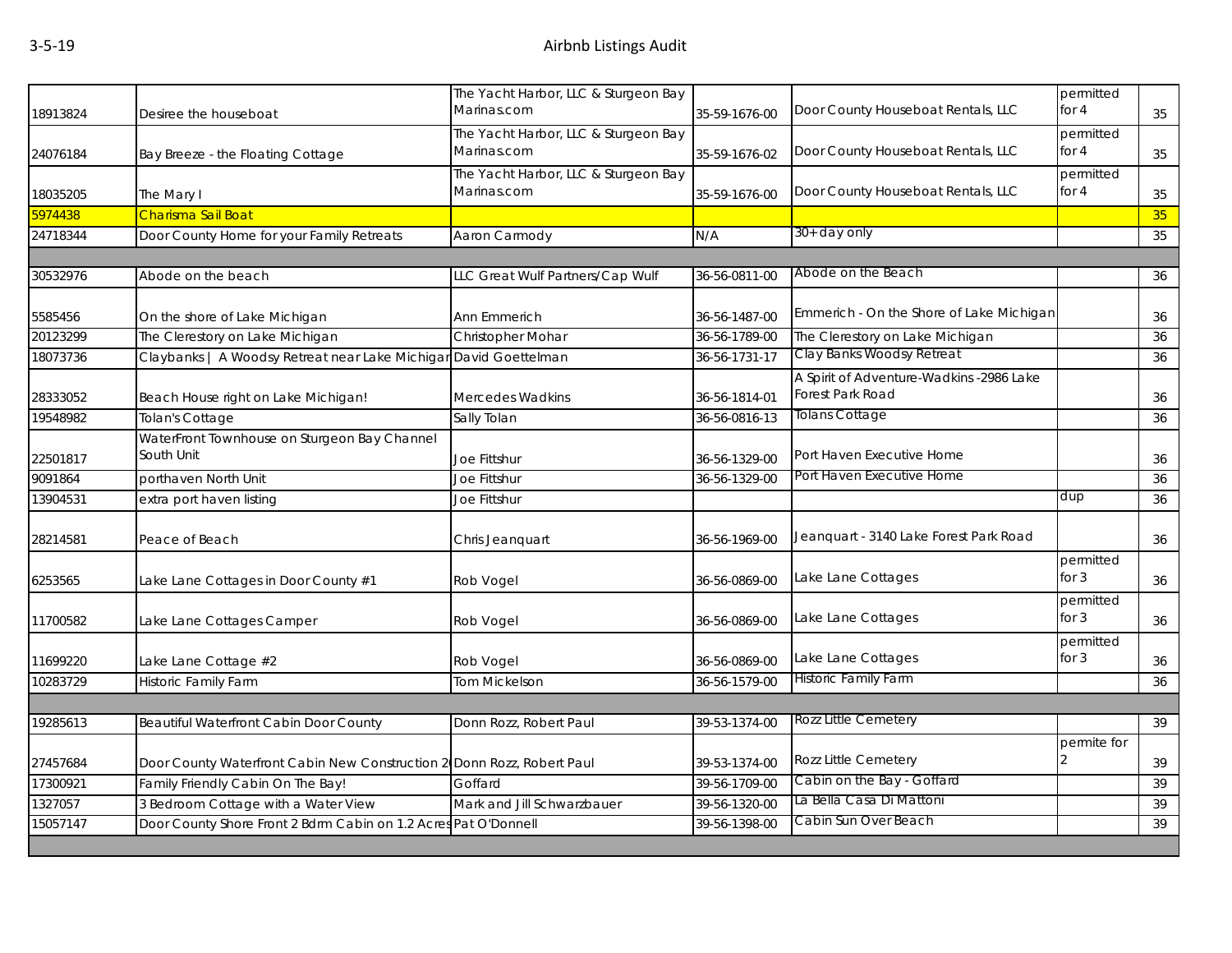| 19594834 | Waterfront Door County Cottage                               | Lisa Soukup                                    | 42-56-1774-00 | Waterftont Cottage - Soukup                  |                       | 42 |
|----------|--------------------------------------------------------------|------------------------------------------------|---------------|----------------------------------------------|-----------------------|----|
| 14266444 | Door County Waterfront Cottage                               | Bur Wholesale Company - John Bur               | 42-56-1666-00 | Waterfront Cottage - BUR                     |                       | 42 |
|          |                                                              |                                                |               |                                              |                       |    |
| 11389754 | Charming Near Town Motel Room                                | Andrew Valentincic                             | 46-50-1596-00 | Viking Village                               | permitted<br>for $13$ | 46 |
| 8898775  | Viking Village 2 Bedroom Flat                                | Andrew Valentincic                             | 46-50-1596-00 | Viking Village                               | permitted<br>for $13$ | 46 |
| 14825088 | Charming one bedroom flat at Viking Village                  | Andrew Valentincic                             | 46-50-1596-00 | Viking Village                               | permitted<br>for $13$ | 46 |
| 10907613 | Sunrise A Frame on the lake                                  | Andrew Valentincic                             | 46-50-1596-00 | Viking Village                               | permitted<br>for $13$ | 46 |
| 15351847 | Cozy and charming studio with kitchen.                       | Andrew Valentincic                             | 46-50-1596-00 | Viking Village                               | permitted<br>for $13$ | 46 |
| 13156138 | Cute Affordable Cabin on Island - Kayaker Cabin              | Dawn Chier                                     | 46-55-0731-00 | Coffee Creek Cabin                           | permitted<br>for $2$  | 46 |
| 25616352 | Island View Cottage on Washington Island                     | Edward & Peri Ann Wasie                        | 46-56-1909-00 | Island View Cottage - Wasie                  |                       | 46 |
| 6541476  | Charming Waterfront Cottage                                  | Alex Trueblood                                 | 46-56-1411-00 | Trueblood Cottage                            |                       | 46 |
| 24117398 | Washington Island home With history and warmth               | Carol Lemon                                    | 46-56-1917-00 | Washington Island Historical Home -<br>Lemon |                       | 46 |
| 13378765 | Coffee Creek Cabins "Biker Cabin" on Wash. Island Dawn Chier |                                                | 46-55-0731-00 | Coffee Creek Cabin                           | permitted<br>for $2$  | 46 |
| 22717916 | Old Orchard Farm                                             | Deb Sheridan                                   | 46-56-1867-00 | Old Orchard Farm                             |                       | 46 |
| 14443055 | Bay Farm Lake Cottage                                        | Kathleen Young                                 | 46-56-1650-00 | <b>Bay Farm LLC</b>                          |                       | 46 |
| 25811058 | Breezy Beach                                                 | <b>Richard Tobey</b>                           | 46-56-1940-00 | Breezy Beach                                 |                       | 46 |
| 31445707 | Aunt Ethel's Cozy Island Cottage - close to town!            | Evelyn and Chad Beneda                         | 46-56-2066-00 | Aunty Ethyl's                                |                       | 46 |
| 31407998 | Washington Island, remodeled single family home.             |                                                |               |                                              |                       | 46 |
| 23713057 | Watermark Inn- Washington Island (Suite G)                   | Larry Kilduff                                  | 46-56-0584-00 | Watermark Inn                                |                       | 46 |
| 26269262 | Watermark Inn- Washington Island (Suite B)                   | Larry Kilduff                                  | 46-56-0584-00 | Watermark Inn                                |                       | 46 |
| 25488651 | Washington Island Home in the Woods                          | Jeff and Corinn Sevcik                         | 46-56-1891-00 | West Harbor - Sevcik                         |                       | 46 |
| 25622011 | Folk Tree Farm on Washington Island                          | Casey Dahl & Shawn Murray                      | 46-56-1933-00 | Folk Tree Farm                               |                       | 46 |
| 29857856 | Quiet Island Waterfront Retreat                              | Daniel Wiersum                                 | 46-56-2036-00 | Quiet Island Waterfront Retreat              |                       | 46 |
| 14266783 | Cottage on Cedar                                             | Not Door County Comes up in Door County Search |               |                                              | <b>Outside DC</b>     |    |
| 19012043 | Home Away From Home Northern Wisconsin                       | Not Door County Comes up in Door County Search |               |                                              | <b>Outside DC</b>     |    |
| 19176512 | <b>Book Your Summer Getaway Now</b>                          | Not Door County Comes up in Door County Search |               |                                              | <b>Outside DC</b>     |    |
| 20991844 | <b>Menominee River Vacation Home</b>                         | Not Door County Comes up in Door County Search |               |                                              | <b>Outside DC</b>     |    |
| 21549001 | Cozy Lakefront Home                                          | Not Door County Comes up in Door County Search |               |                                              | <b>Outside DC</b>     |    |
| 21816932 | Hogans Place 2                                               | Not Door County Comes up in Door County Search |               |                                              | <b>Outside DC</b>     |    |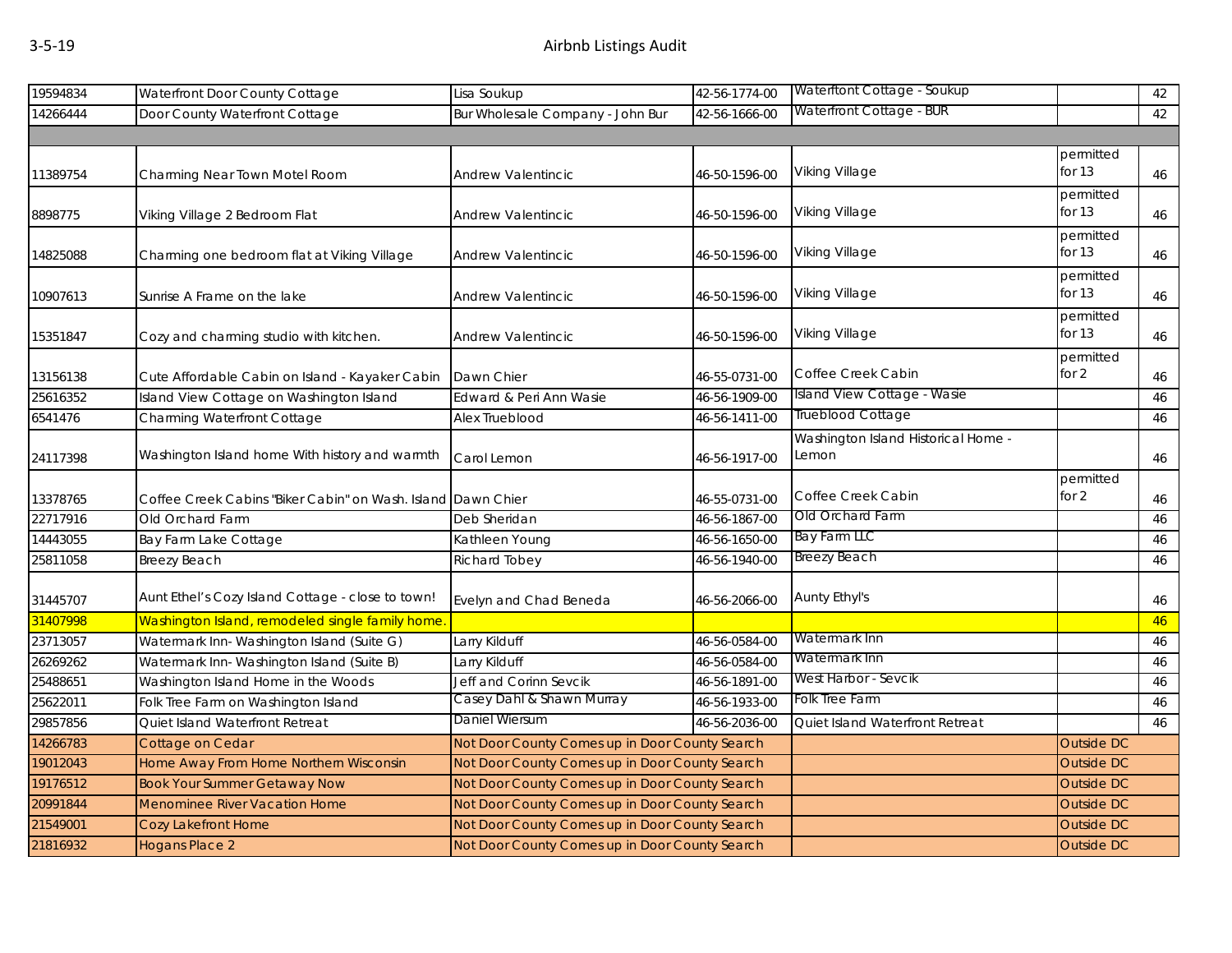| 21816968 | <b>Hogans Place</b>                                                                             | Not Door County Comes up in Door County Search                                                   | Outside DC |
|----------|-------------------------------------------------------------------------------------------------|--------------------------------------------------------------------------------------------------|------------|
| 27232787 | Cute 2 Bedroom Bungalow                                                                         | Not Door County Comes up in Door County Search                                                   | Outside DC |
| 27703908 | 2 bedroom duplex in quiet neighborhood                                                          | Not Door County Comes up in Door County Search                                                   | Outside DC |
| 28734368 | Luxury on the Lake                                                                              | Not Door County Comes up in Door County Search                                                   | Outside DC |
| 29252930 | Lake Michagan Living                                                                            | Not Door County Comes up in Door County Search                                                   | Outside DC |
| 29779882 | 3 bed apartment next to Lake Michigan loading doNot Door County Comes up in Door County Search  |                                                                                                  | Outside DC |
| 29780152 | 2 bed apartment, lake view next to Lake Michigan Not Door County Comes up in Door County Search |                                                                                                  | Outside DC |
| 29841495 | Hogan's Place 3                                                                                 | Not Door County Comes up in Door County Search                                                   | Outside DC |
| 30106811 | Nice Studio with 2 Full Beds and Full Kitchen                                                   | Not Door County Comes up in Door County Search                                                   | Outside DC |
| 30403078 | <b>Bentley's Place</b>                                                                          | Not Door County Comes up in Door County Search                                                   | Outside DC |
| 31401357 | Double Queen Beds - Independence Stay of Marin Not Door County Comes up in Door County Search   |                                                                                                  | Outside DC |
| 31402252 | King Suite Room - Independence Stay of Marinette Not Door County Comes up in Door County Search |                                                                                                  | Outside DC |
| 31402597 |                                                                                                 | King Executive Suite - Independence Stay Marinett Not Door County Comes up in Door County Search | Outside DC |
| 31441773 |                                                                                                 | 1 bed apartment, lake view next to Lake Michigan Not Door County Comes up in Door County Search  | Outside DC |
| 32284600 | Private Room with 10' Ceilings & Kitchen                                                        | Not Door County Comes up in Door County Search                                                   | Outside DC |
| 32317062 | Big Private Room with 10' Ceiling & Pool Table                                                  | Not Door County Comes up in Door County Search                                                   | Outside DC |
| 32736987 | Warm, Inviting 2 bedroom house in Marinette, WI                                                 | Not Door County Comes up in Door County Search                                                   | Outside DC |
| 29843132 | <b>Hogans Place 4</b>                                                                           | Not Door County Comes up in Door County Search                                                   | Outside DC |